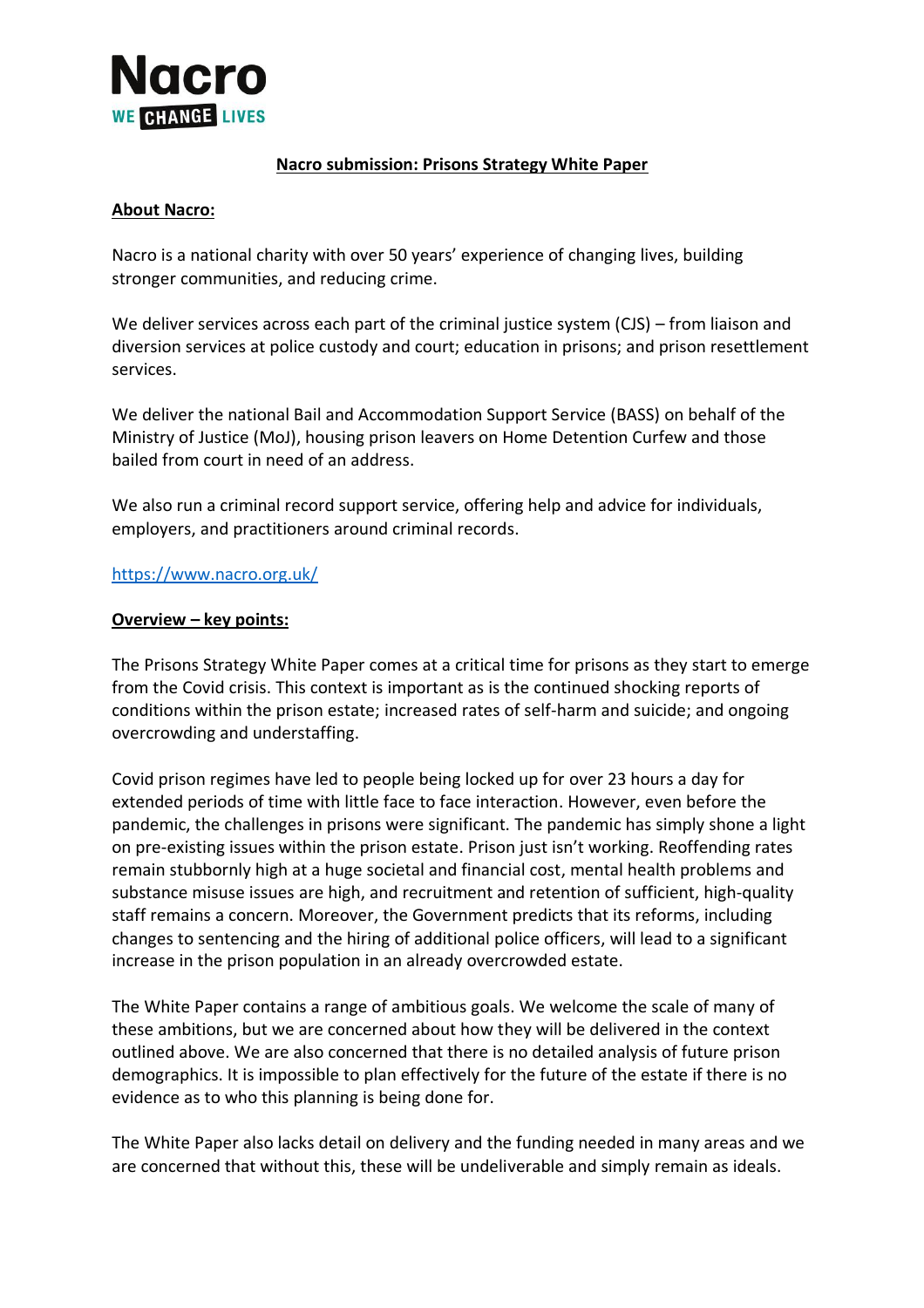Below is a summary of our key points in response to the White Paper:

- We are extremely disappointed that the White Paper fails to set out how prisons will tackle racial disproportionality
- We do not agree with the Government's position on increasing the prison population and we believe this jeopardises the success of many of the positive reforms the Government state they want to achieve
- Tackling overcrowding in the prison estate must be a priority. We are concerned that the focus on building new prison places is in response to the Government's policies which will increase the prison population, rather than as a mechanism to reduce overcrowding
- We welcome the increased focus on resettlement including the commitments on accommodation, ID, bank accounts and other areas
- For the temporary accommodation scheme to be effective, urgent action needs to be taken to ensure that there is sufficient support for people housed, as well as guaranteeing longer-term housing options
- We urge the Government to take legislative action to allow Governors the discretion to release people, due for release on a Friday, earlier in the week to mitigate the negative impact of Friday prison releases

# **Chapter One – A Roadmap to Building the Future Prison Estate:**

## *1. Do you agree that these are the right long-term ambitions for the prison estate?*

Below we set out our general concerns as well as comments on these ambitions.

## **Concerns over increasing the size of the prison population:**

We do not believe that increasing the size of the prison population to 100,000 people by September 2026 will help the Government to achieve its long-term ambitions. This includes the creation of an additional 500 prison places in the Women's Estate.

The size of the prison population has increased over the last three decades due to a number of factors including sentence inflation, and there has been a 27% decrease in the number of people being released from prison between 2012 and 2019. <sup>1</sup> This has contributed to overstretched and overcrowded prisons, which creates significant barriers to the carrying out of meaningful rehabilitative activities across the estate.

Provisions within the Police, Crime, Sentencing and Courts Bill 2021 will further increase the length of sentences handed down and increase the proportion of the sentence that will be spent in prison. This is despite there being little evidence that prison sentences either deter crime or prevent re-offending – which costs the Government approximately £18bn every year – as well as disproportionately impacting upon specific, marginalised communities.

<sup>1</sup> Ministry of Justice and HM Prison Service, 2012[. Offender Management Statistics Quarterly:](https://www.gov.uk/government/statistics/offender-management-statistics-quarterly--2) October to [December 2012;](https://www.gov.uk/government/statistics/offender-management-statistics-quarterly--2) Ministry of Justice and HM Prison Service, 2019[. Offender Management Statistics Quarterly:](https://www.gov.uk/government/statistics/offender-management-statistics-quarterly-october-to-december-2019/offender-management-statistics-quarterly-october-to-december-2019-and-annual-2019)  [October to December 2019.](https://www.gov.uk/government/statistics/offender-management-statistics-quarterly-october-to-december-2019/offender-management-statistics-quarterly-october-to-december-2019-and-annual-2019)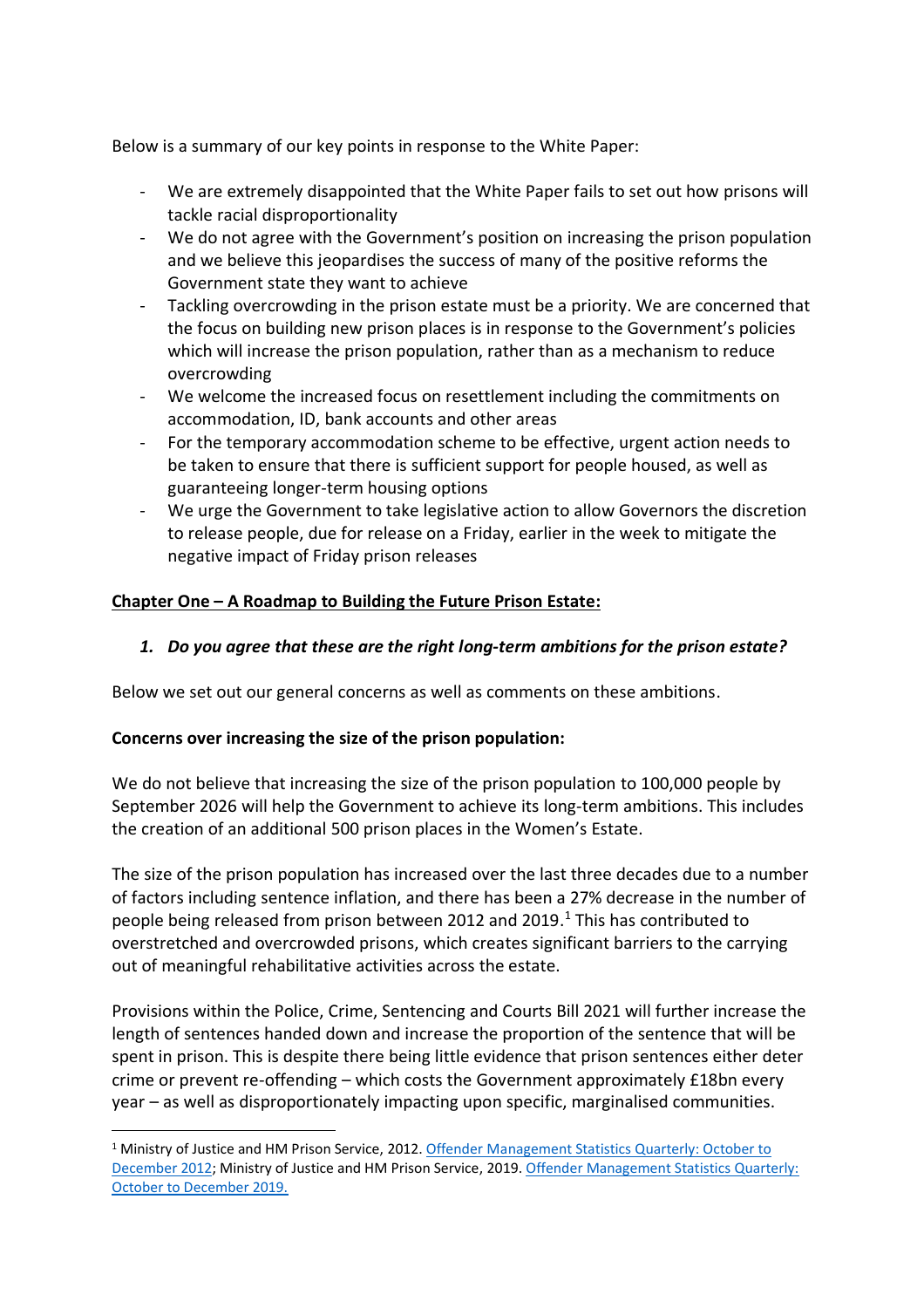In addition, the Government is also failing to consider the widespread evidence available regarding ineffective short sentences. Rates of proven re-offending are lower for those sentenced to community orders or suspended sentences than those on short-term custodial sentences of less than 12 months.<sup>2</sup> Yet every year, approximately 30,000 people go to prison on short sentences of six months or less.<sup>3</sup>

It is often during this period that those on short sentences lose the essentials – such as housing, employment, personal possessions (including identity documents) and close relationships – necessary to lead a more stable life. We therefore urge the Government to restrict the use of ineffective short sentences, focusing instead on tackling the root causes of these offences in the community.

By increasing the size of the prison population, further pressure is placed on an already overstretched system, meaning that the goal of rehabilitating those who are held in prison is pushed even further out of reach.

There needs to be a focus on reducing overcrowding in prisons. We believe that any new places built should be for that purpose, not to support an expansion in the prison population.

### **Upgrading the prison estate:**

There is an urgent need to upgrade dilapidated buildings across the prison estate. Government measures to focus on modernisation are therefore welcome.

With the Government's plans set to increase the number of prison places – and measures within the Police, Crime, Sentencing and Courts Bill set to increase the number of people filling these places – there will still be a large proportion of the prison population left behind in old, dilapidated prisons, with a lack of access to technology and all the other associated challenges. We still do not have an estate where every person in prison has access to an incell phone.

The Government needs to focus on creating a decent living environment for all of those in prison to prevent the development of a two-tier prison system, so as to ensure that people in prison have the same opportunities. There needs to be a standard of provision that has to be met across the estate, no matter which prison a person is based in.

The current environment that many people are living in does not meet basic living standards and is counter-productive to rehabilitation. There has been significant under-investment in the infrastructure of prisons for many years so that even basic essentials such as decent sanitation facilities, which afford privacy, are not available for many. The scale of this task

<sup>2</sup> Ministry of Justice, 2019. [The Impact of Short Custodial Sentences, Community Orders and Suspended](https://assets.publishing.service.gov.uk/government/uploads/system/uploads/attachment_data/file/814177/impact-short-custodial-sentences.pdf)  [Sentence Orders on Reoffending.](https://assets.publishing.service.gov.uk/government/uploads/system/uploads/attachment_data/file/814177/impact-short-custodial-sentences.pdf)

<sup>3</sup> Ministry of Justice and HM Prison Service, 2020. [Offender Management Statistics Quarterly: October to](https://www.gov.uk/government/statistics/offender-management-statistics-quarterly-october-to-december-2020)  [December 2020.](https://www.gov.uk/government/statistics/offender-management-statistics-quarterly-october-to-december-2020)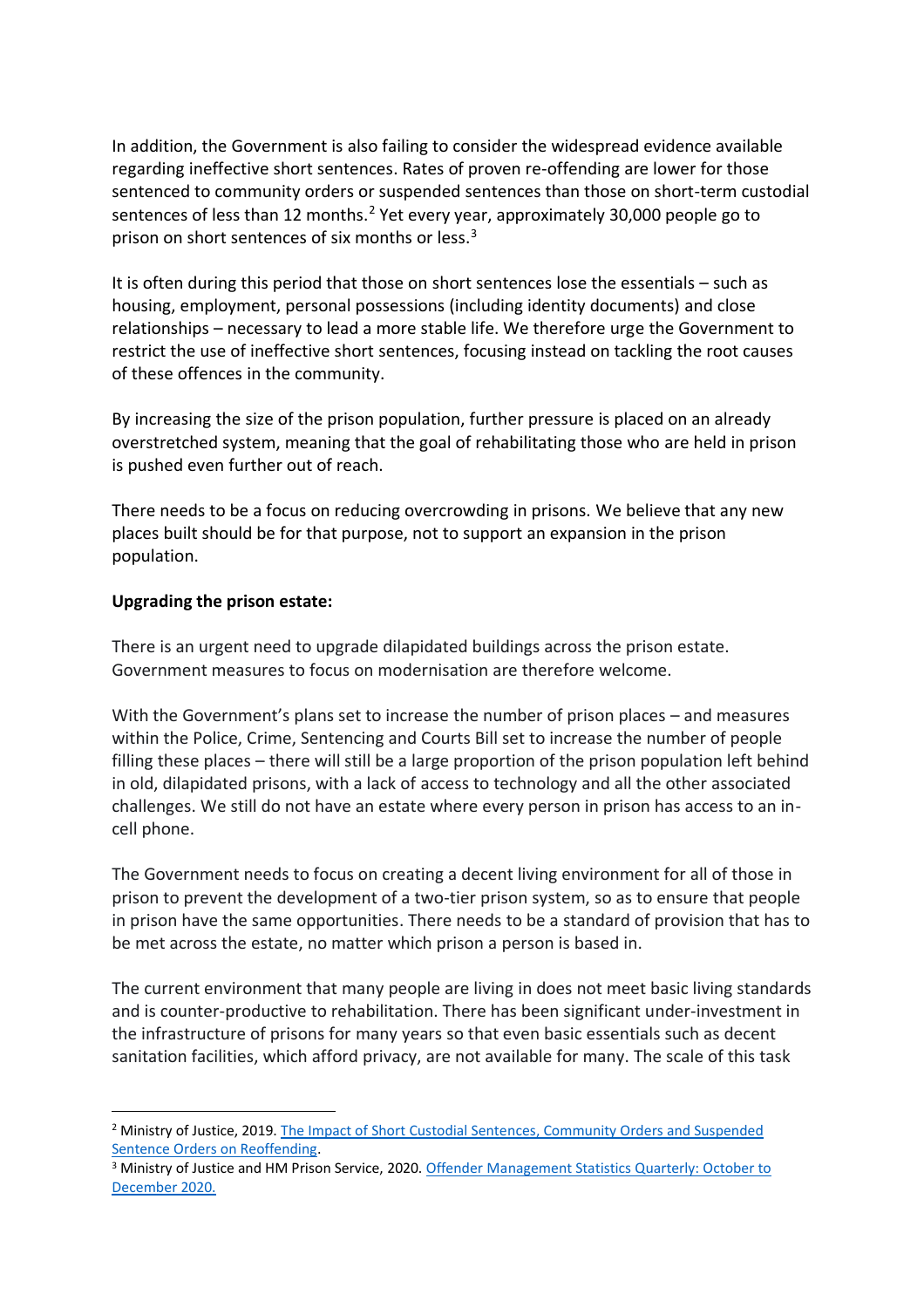should not be underestimated, and we encourage the Government to give greater clarity to the programme of improvements and funding.

We urge the Government to reconsider policies that will increase the numbers of people in prison, and to instead re-allocate this funding to significantly improve the conditions for those already being held and increase funding into community alternatives.

Efforts should also be focused on improving in-cell technology as a primary objective of the Government – ensuring there is an urgency to achieving consistency across the estate – and the general digitisation of prisons. In the initial stages of this process, access to a virtual campus style computer suite for people in prison would be effective and viable across the existing estate, before any broader upgrades are made.

## **Tackling the supply of illicit contraband, rebuilding drug-free lives:**

Tackling the impact of drugs in prison is an important long-term ambition, but cracking down on supply will not solve the problem by itself. It is critical that focus is geared towards addressing the reasons why so many people in prison turn to drugs or alcohol. Many have suffered past trauma, are living with mental health conditions or simply do not feel as if they have a future to care about. Prisons must be a place of rehabilitation, prioritising the provision of a high standard of education, training and employment opportunities, mental health and substance misuse support, and other purposeful activities in prison.

The Government's recent announcement of its new [ten-year drugs strategy,](https://www.gov.uk/government/news/largest-ever-increase-in-funding-for-drug-treatment) combined with the White Paper's focus on both tackling the illicit supply of contraband into prisons and helping those in prison "rebuild drug-free lives", are welcome developments. This area of focus is vital and will benefit not just those impacted by drug addiction, but also their families and wider communities.

Furthermore, it is important to acknowledge that recovery is not a linear journey, with up to 60% of people relapsing at least once as they work on their recovery.<sup>4</sup>

# **Prisons designed for literacy and numeracy, skills, and employment:**

We acknowledge the Government's ambition in this area through its commitment to creating a new Prison Education Service focused on improving basic literacy and numeracy, as well as the focus on ensuring that people in prison can gain further vocational qualifications. We support a focus on education and learning as a key pathway to rehabilitation. Education must be a fundamental part of prison life for a greater proportion of people in prison than it is at present.

Given the specialist expertise required to ensure the delivery of high-quality education and skills which is relevant to the labour market outside of prison, we welcome the Government's commitment to support prison governors in this area, by ensuring that they have "the tools they need to deliver high-quality learning, training and skills".

<sup>4</sup> National Institute on Drug Abuse, 2007. [Drugs, Brains and Behaviour: The Science of Addiction.](https://nida.nih.gov/sites/default/files/soa.pdf)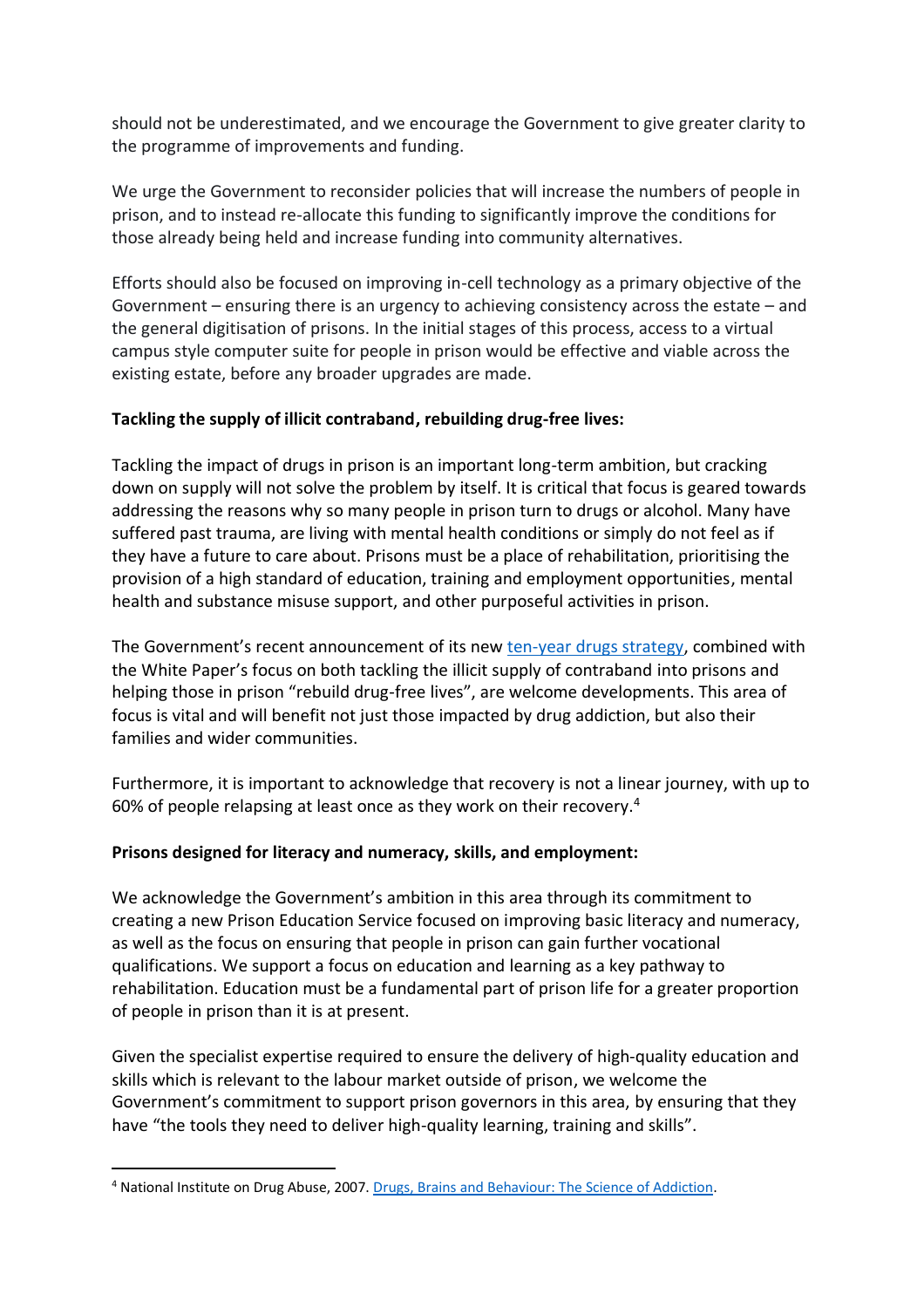At Nacro, we deliver education in community and secure settings, with our recommendations, below, drawn from the work of our education staff, in prisons and in the community. This work includes the delivery of prison education contracts on behalf of the Ministry of Justice (MoJ), comprising both adult prisons and Young Offender Institutions (YOIs) in the West Midlands. Last year, we submitted to the Education Select Committee's inquiry into prison education, which can found, [here.](https://3bx16p38bchl32s0e12di03h-wpengine.netdna-ssl.com/wp-content/uploads/2021/02/Education-Select-Committee-Inquiry-Are-prisoners-being-left-behind.pdf)

Education and training in prisons is often considered to be primarily focused on improving the employability of people in prison, and therefore contributes to a reduction in reoffending. Having a job makes re-offending less likely, and the right education, training, and work experience can help prison leavers to gain secure employment on release. We know that employment reduces the risk of re-offending by between a third and a half, and that prisoners who do not take part in education are three times more likely to be reconvicted than those that do.

However, the benefits of prison education should also be understood in broader terms. When a classroom is set in a secure facility, teaching and education become part of the rehabilitative process. As such, the curriculum should include clear intent for personal success and progression beyond formal accreditation and be focused on individual need that supports positive behaviour and attitudes to education and employment.

For people serving long sentences and those serving life sentences, education provides support for personal progression, employment or roles within prisons, and opportunities for high level skills and learning.

**Supporting engagement in education through constructing a safe environment for learning:** people will only attend and fully engage with education in prison if the environment is safe. Further, unstable regimes and staff shortages can lead to people in prison not being able to get to education.

Commitments made in this White Paper must therefore be backed by sufficient resources and staff to ensure that this entitlement to education is not compromised due to issues relating to security or the regime.

**Provision of a variety of high-quality pathways:** there needs to be made available a variety of high-quality pathways and progression routes, to ensure that everyone can access the right pathway for them.

This must include provision at different qualification levels which help people to progress and match the requirements of employers in the community.

**Linking prison education to industry standards:** all education must also be linked to industry standards, with a range of meaningful progression pathways from prison to the community. Additionally, prisons should forge a wide range of partnerships with local employers to ensure that there is an acknowledgement of the skills gaps that need to be filled. Prisons should also be required to actively research job market trends in their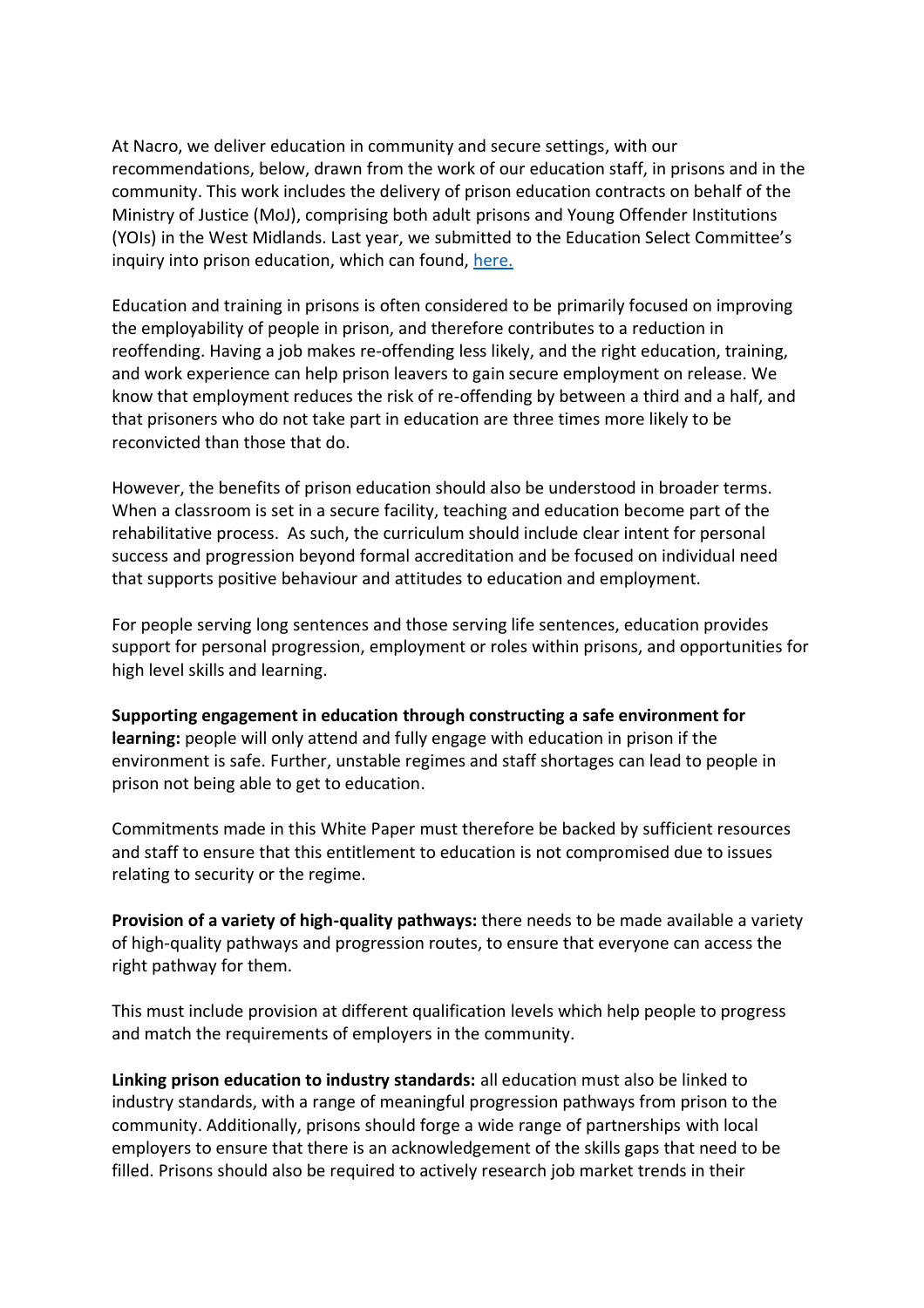respective release areas to ensure that prison education is directly linked to local demand. People in prison can then focus on industry-specific skills, which will significantly increase their employability on release.

**Removing barriers to education in prison:** barriers to offering secure apprenticeships, and the full range of technical industry relevant qualifications, need to be overcome by the Government. We recognise that the Skills Minister, Alex Burghart MP, has stated there is no primary legislative barrier to people becoming apprentices in prison, but that there are operational barriers that must be addressed to allow this to happen.

**Reward aspiration:** there are a significant proportion of people in prison without basic level qualifications and therefore the ambition to focus on literacy and numeracy is the right one. It is vital however that this does not take away from the aspiration of those able to progress towards higher level skills. There must therefore be available a high quality and broad-based academic and technical education for all people in prison, supported by high quality careers, education, information, advice, and guidance (CEIAG) at each stage, including induction.

This will ensure that each individual person can leverage the skills and qualifications achieved while in prison and become competitive prospects in the jobs market, with qualifications gained while in prison easily transferable to employers in the community.

Please refer to our answer to question 6 of the consultation for further details on how to improve education provision in prisons.

#### **Passports to resettlement:**

We welcome the focus in this White Paper on resettlement: all aspects of the prison journey should be geared towards someone's successful resettlement into the community after prison. Planning for resettlement must start at the point of sentencing, right through that person's sentence, and then ensure the necessary support is available upon release, dependent on need.

We believe that the long-term ambition should be 'effective resettlement' rather than a 'resettlement passport'. The proposed resettlement passport is one part of how this could be delivered.

Please see our answer to Question 9-11 for more information.

## **Tackling racial disparity:**

We are very disappointed with the lack of focus on tackling racial disproportionality within the White Paper. The over incarceration of, and disparity in outcomes for, racially minoritised people in the criminal justice system are counterproductive to the goal of improving public safety. Addressing race disparity must form a clear priority in the Prisons Strategy including a focus on monitoring and improving outcomes for racially minoritised people at a local and national level, as outlined in the Lammy Review recommendation 30: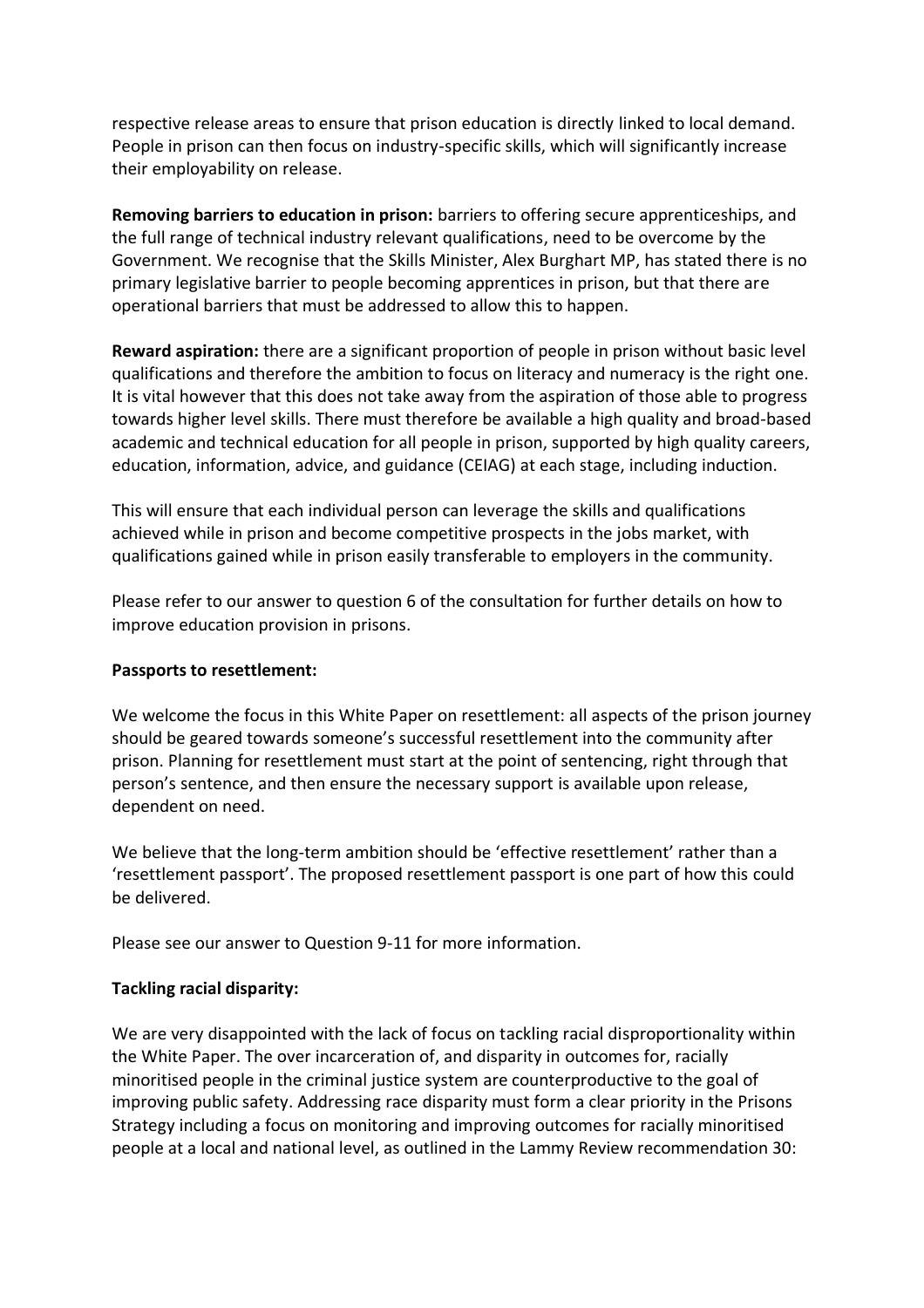"HMPPS should develop performance indicators for prisons that aim for equality of outcome for BAME and White Prisoners."

## **Chapter 2 – Tackling Violence and Reducing Harm**

# *2. Do you agree that these are the guiding principles around which the future regime should be designed?*

There has been positive work in the last few years on rehabilitative culture, which is not mentioned in the White Paper. Safety, decency and fairness sitting at the base of this pyramid, building through to resettlement at the top, was clear and evidence-based. We recommend that this system is used as a basis for future regime design.

It is also vital that future regime design is based on the views of a wide range of stakeholders, including with those with lived experiences and their families.

We do of course agree with the Government that safety is an important component of the future regime. We also note that people serving custodial sentences will be less motivated to engage with rehabilitative programmes if they are living in an unsafe environment.

Investment in additional security interventions can contribute to a safe estate, but we urge a complementary focus on constructing a future regime marked by a culture of respect and transparency between the people living and working across the estate. The relationships between people in prison and those working in prison are crucial for creating the trust needed for the smooth running of a regime.

We also recognise the Government's focus on pursuing a tailored approach to meet diverse needs across the estate. The needs of the population in any particular prison will vary, and therefore each individual regime must reflect this. Though there are mechanisms in place to identify people with learning difficulties, mental health issues, or other needs, it is clear that people still fall through the gaps and that more extensive work on identification of need is needed, with better support for when issues are identified.

The White Paper's commitment to "embedding technology to support a reformed regime" is a further welcome guiding principle around which the future regime should be designed. People in prison need to be able to engage effectively with the world that they are coming out to, and digital skills are critical to this. We welcome the focus on utilising technology across the prison estate but urge the Government to speed up implementation. We also urge the Government to ensure that the use of technology complements human contact and relationships in its wider use, such as education or family video calls, and doesn't replace human contact or time out of cell. In-cell technology will also allow people in prison to make better use of the time that they do spend in their cells, such as through undertaking short courses.

**The impact of COVID-19:** the regime under COVID put immense strain on people in prison. This cannot be a blueprint for future regimes. Any revised regimes need to ensure that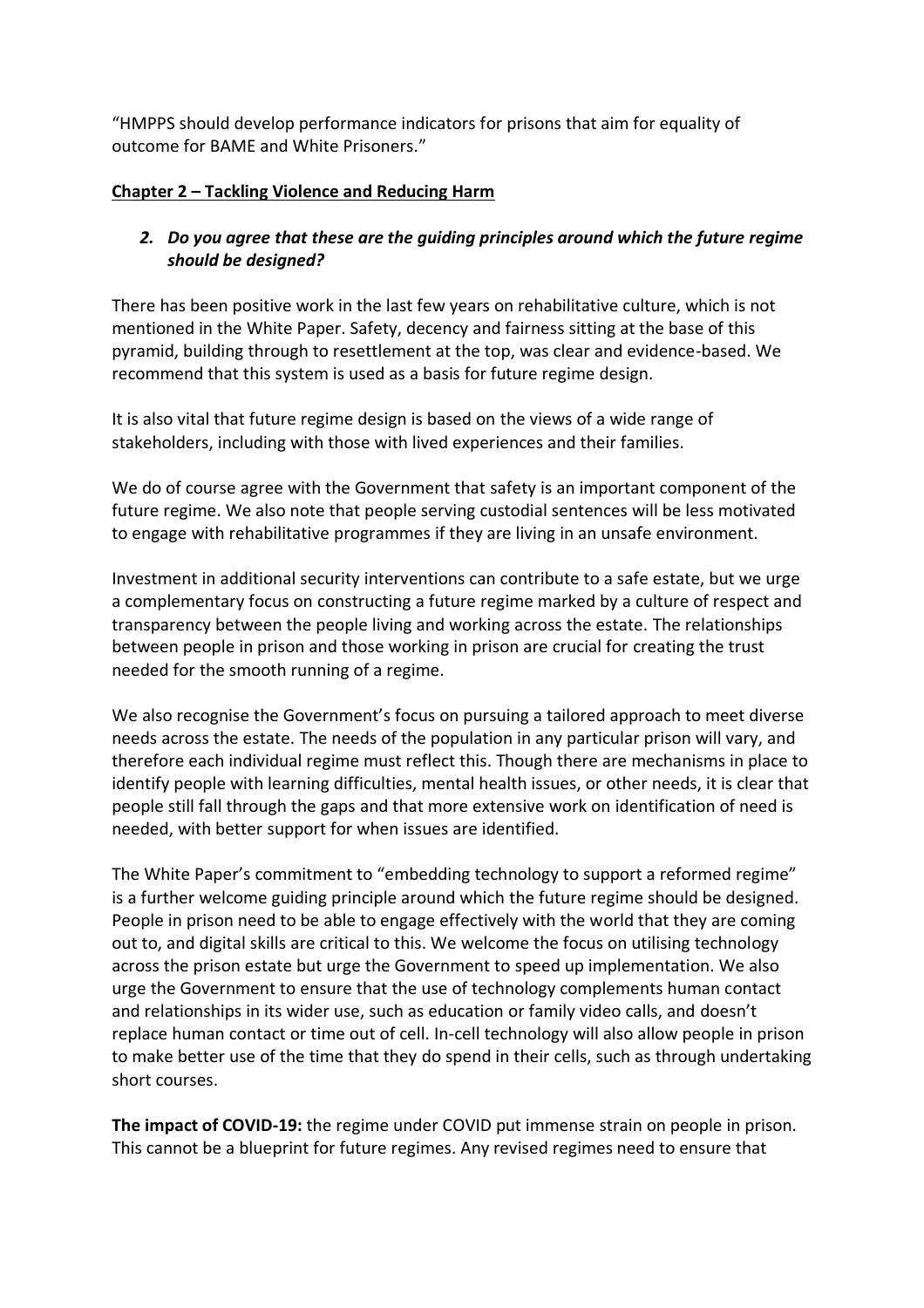people have significant time out of their cell during the day, which includes work, education, rehabilitation programmes and other purposeful activities including social time.

### **Our recommendations:**

Beyond these guiding principles, we would also recommend focusing on the following areas:

**Focusing the prison journey on resettlement:** every aspect of the prison journey should be geared towards someone's successful resettlement into the community. All parts of the regime need to be coordinated to work towards this outcome. Currently, there is too often a lack of coordination between agencies working within prisons with services often provided in silos.

**Clear service delivery structure:** many in prison are unsure as to why they are being told to access various services and lack clarity as to the purpose of individual services. There must be clarity between services on how they are meant to interact with one another, to ensure that they are working towards the same outcome. For example, there needs to be better coordination of qualifications between education services in prison and the local labour market. Further, the allocation of people in prison to activities does not always prioritise or sequence someone's needs in the way that would be most beneficial to them – i.e. an individual may need to detox first, then undertake a course and then get into work, but this is not always coordinated effectively.

**Building strong relationships between prison staff and people in prison:** building strong relationships between prison staff and the people that they are responsible for must also be part of any strategy to tackle violence across the prison estate. There are many outstanding and committed prison staff who have the ability to develop strong and respectful relationships with the people that they work with. It is vital that this is behaviour that is modelled across the estate. With large numbers of inexperienced officers, some of whom will not have worked in a prison before the pandemic, it is important that they are able to learn from best practice.

# *3. How should we develop outcomes frameworks to ensure our Future Regime Design ambition is released?*

#### **Overview:**

The most impactful measures of outcomes must be strongly informed by people in prison and their families, as well as by people working in prison and wider stakeholders across the criminal justice system.

We believe consideration should be given to measures such as connectedness and look at distance travelled not just end points.

**An "end goal" approach:** it is important for any outcomes framework to begin with the end goal/s and then work backwards. This would require the implementation of a full-system approach setting out what the prison system outcomes framework should look like.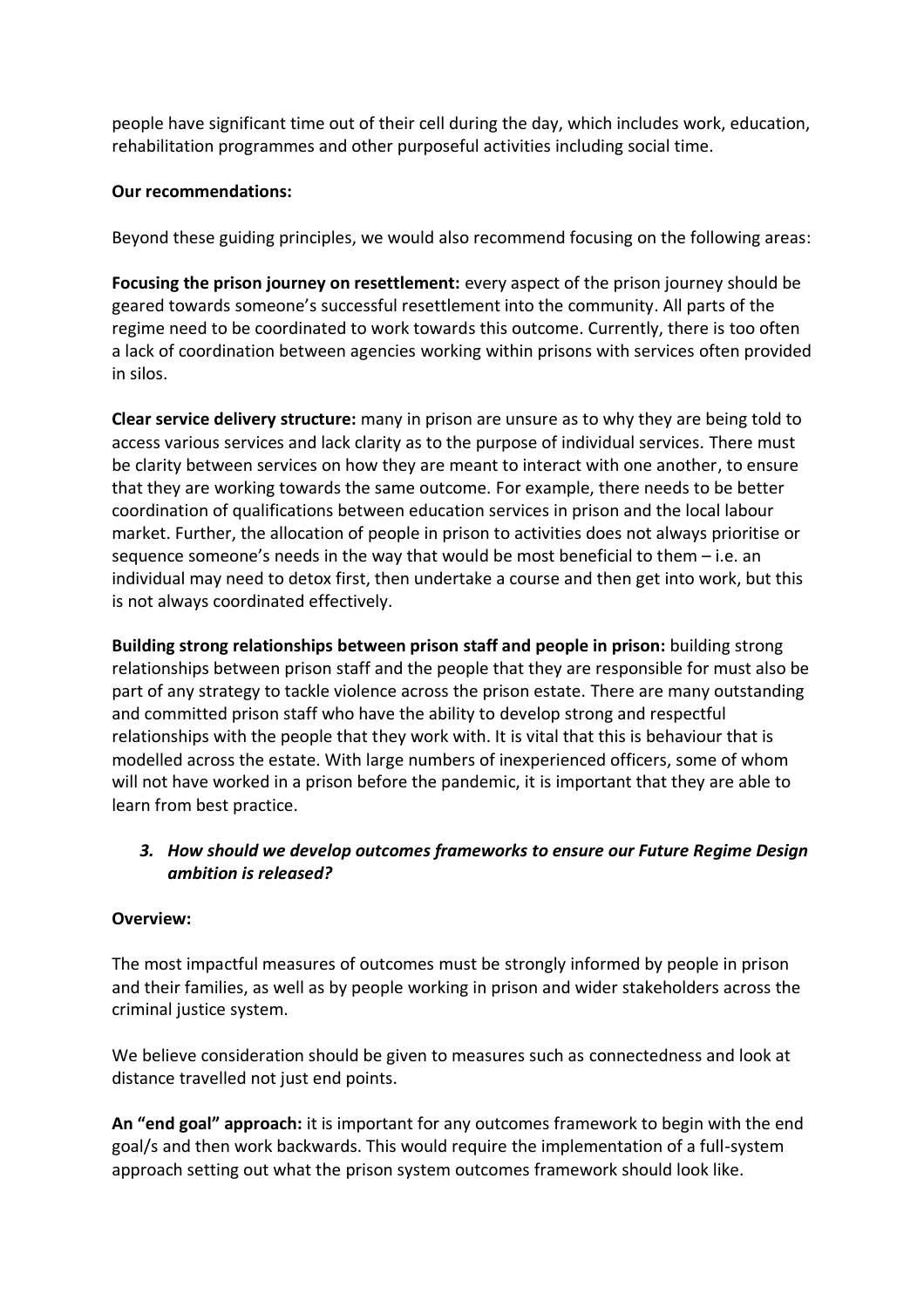# *4. Do you agree with our long-term priorities for making prisons safer?*

We would like to see, at the centre of discussions around safety and stability, measures that contribute towards a more positive prison environment, giving people in prison a greater sense of purpose and drive to progress their rehabilitation.

The proposed priorities predominantly focus on the negative rather than on how to build an environment that is conducive to the wellbeing of people in prison and, as a result, their safety.

We therefore the urge the Government to ensure that issues of safety and stability are considered holistically, as opposed to a narrow focus on punishment.

## *5. Where can we go further?*

We believe the Government can go further in the following areas:

**Reducing overcrowding and the size of the prison population:** overcrowding and poor conditions in overstretched prisons are significant barriers to creating a safe and secure environment, which can restrict the carrying out of meaningful rehabilitative activities across the estate.

The instability in prisons created by the churn of people on short sentences has a significant impact. We encourage the Government to introduce a presumption against short sentences and make better use of more effective community alternatives.

Similarly, a large remand population creates instability particularly in local prisons. We know that there are high rates of suicide and self-harm among the remand population, which has recently got worse. We urge the Government to ensure that remand is used only as a last resort, and that those held on remand are able to get the support needed in prison and have their cases heard swiftly.

**Training of prison officers:** as we reference in our answer to question 16, reviewing the training processes of prison staff is another area in which the Government can implement new processes in order to make prisons safer. Prisons run on the goodwill of those serving sentences, and if the relationship between staff and those in custody is strained, the resulting difficulties can create increased violence across the estate.

## **Chapter 3 – The Role of Prisons and Probation in Cutting Crime and Protecting the Public:**

*6. Where can we go further to give prisoners the skills to secure stable employment on release? Specifically, we would like to hear from charities, employers and training providers working with prison leavers or who would like to support our mission of getting more prisoners into jobs. We would also be interested to hear about how schemes that delay the disclosure of convictions during job applications, such "Ban the Box", could be enhanced and embedded with employers.*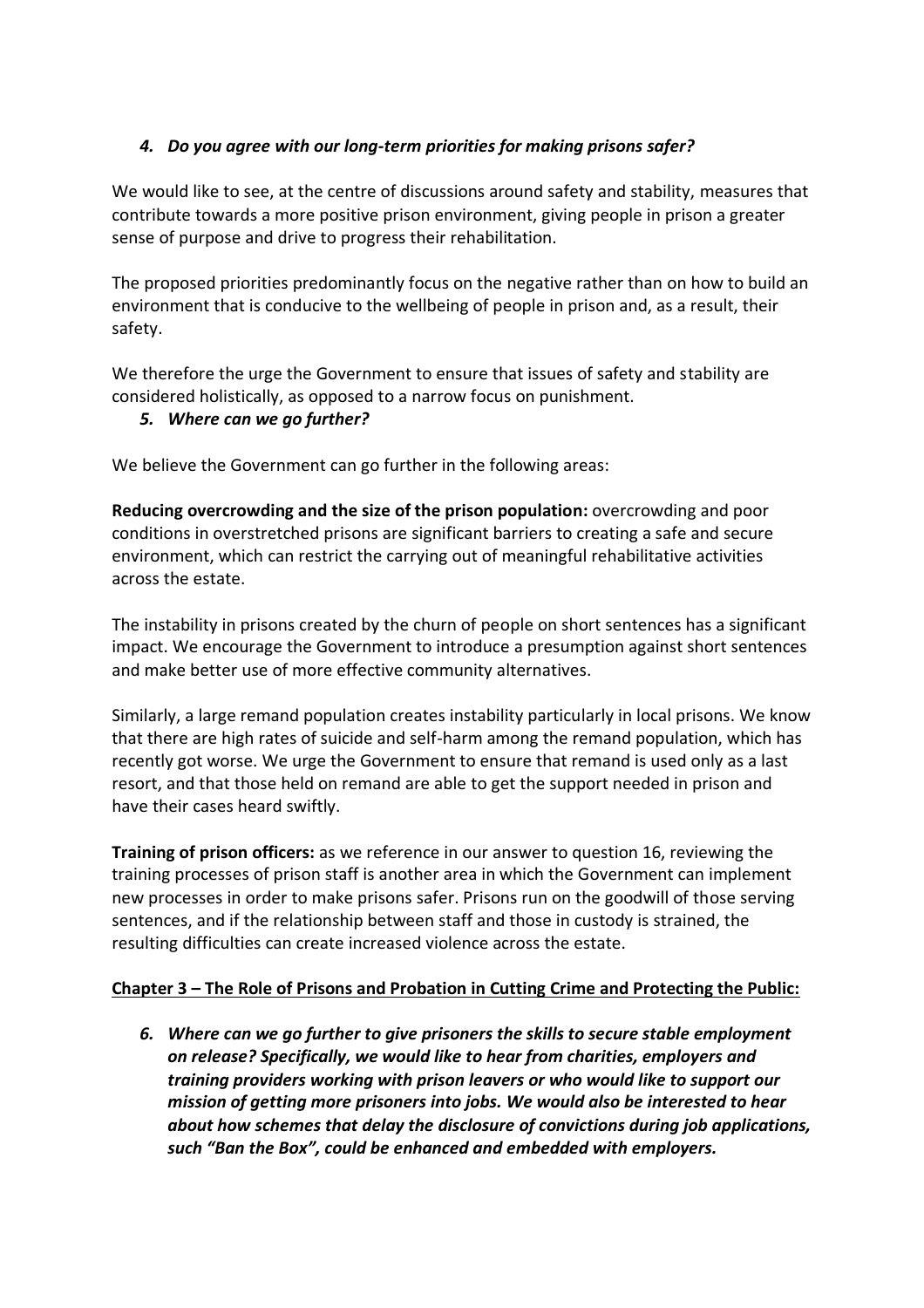As one of the country's largest not-for-profit training providers, we provide further education and skills training to around 3,500 young people and adults each year. We also deliver vocational education in secure settings through prison education contracts delivered on behalf of the Ministry of Justice (MoJ) in men's prisons and in Youth Offender Institutions (YOI's).

Further, our Criminal Record Support Service helps individuals and employers to navigate what is an overly complex, difficult to navigate and often arbitrary criminal record disclosure system.

The following response draws on the experiences of our staff working in prisons and in the community, along with input from our services users themselves, detailing how the Government can go further to give people leaving prison the skills needed to secure stable employment.

### **Supporting prison leavers to obtain employment on release:**

Equipping prison leavers with the skills necessary to positively reintegrate into society is fundamental to an effective resettlement process.

Prison leavers who obtain paid employment within a year of release, and who have served custodial sentences of a year or less, are approximately 10% less likely to re-offend compared to those who cannot find employment. For sentences of over a year, this figure is around 5%.<sup>5</sup>

Clearly therefore, by ensuring that there are employment opportunities for people leaving prison, the Government can make significant progress in cutting reoffending rates.

Currently only one in seven prison leavers find a job within six months of release. Given that there are 45,000 working-age prison leavers searching for employment every year, this is a substantial pool of labour that is currently being under-utilised. $6$  A secure job on release is vital to give people leaving a prison a purpose, a daily routine, as well as a sense that they are making a positive contribution to society.

There are many issues faced by those released from prison that affect their ability to find and sustain employment, and these must also be addressed alongside securing employment in itself. These include having somewhere safe and secure to live; receiving the necessary support for mental health and/or substance misuse problems; and ensuring that family relationships and support networks are intact. All of these factors impact on each other and often need to be addressed together.

We welcome the Government's commitment to mitigating the issue of unemployment among prison leavers and believe that the following recommendations can contribute to getting more prison leavers into work:

<sup>5</sup> Ministry of Justice, 2013. [Analysis of the impact of employment on re-offending following release from](https://assets.publishing.service.gov.uk/government/uploads/system/uploads/attachment_data/file/217412/impact-employment-reoffending.pdf)  [custody, using Propensity Score Matching.](https://assets.publishing.service.gov.uk/government/uploads/system/uploads/attachment_data/file/217412/impact-employment-reoffending.pdf)

<sup>6</sup> The Times, 2021. 'Ex-[Convicts could ease labour shortages, says Dominic Raab'](https://www.thetimes.co.uk/article/ex-convicts-could-ease-labour-shortages-says-dominic-raab-0vp2zjwtb).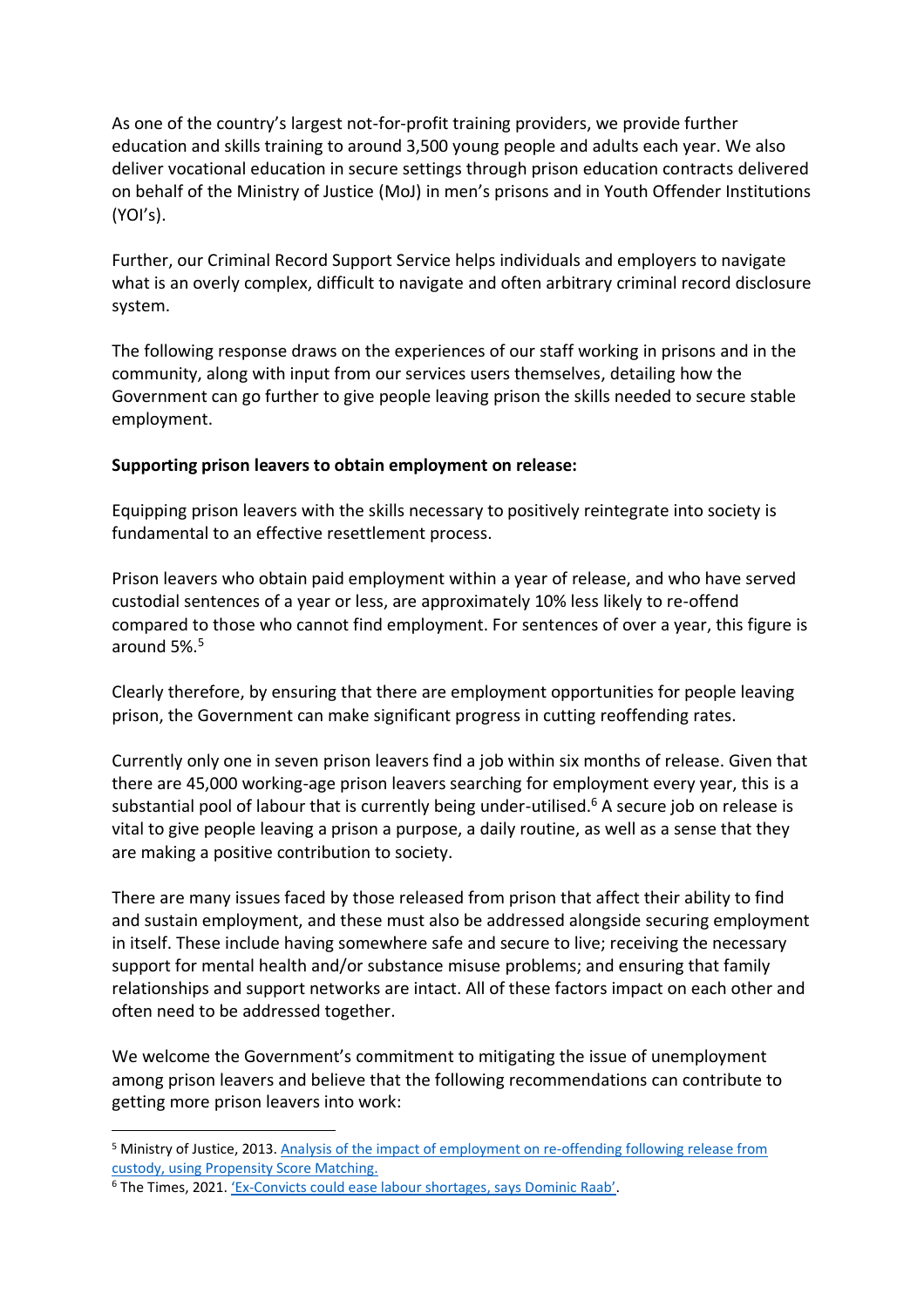## **Practical support:**

- Ensuring that every person in prison is supported with putting together a CV in both a physical and digital form
- Training individuals in how to effectively disclose convictions
- Providing opportunities for mock interviews with employers, with constructive feedback to build confidence in this area
- Supporting individuals to understand the requirements and expectations within the workplace, particularly for those with little or no work experience
- Supporting this process by providing references for prison leavers from staff that have worked with them while in prison. This would help reinforce their skills and employability and avoid just focusing on their offences, instead highlighting what they have done to rehabilitate themselves
- Commencement of application and interview processes during the custodial sentence in preparation for release

### **Career-focused education and training:**

- Aligning work hours in prison with a working day outside of prison to reflect the reality of employment in the community
- A register of employers through regular engagement (including through visits to prisons), linked to each prison, with job and training vacancies, and alignment of training and workshop activities, to ensure a detailed picture of the local labour market and greater clarity on skills gaps

#### **Improving digital skills and access:**

- There are several digital solutions that are also required:
	- A focus on digital skills training in prison so that prison leavers have the skills required for employment and access to services
	- People in prison should be able to do job interviews remotely from prison
	- Given that job applications can now require applying through online portals, people in prison need to have the skills to navigate this and be able to access these online services, pre-release
- Qualifications obtained while in prison need to be digitally accessible (with scanned examples of work, where necessary) by services in the community, as well as by recent prisoner leavers who many need help from the prison in accessing qualifications they have achieved while serving their sentence

## **Incentivising employers to hire prison leavers:**

- Ongoing government engagement with existing employers employing prison leavers so that best practice can be shared, and government-backed incentives developed for employers to hire prison leavers and people with criminal records
- This engagement should also address the following: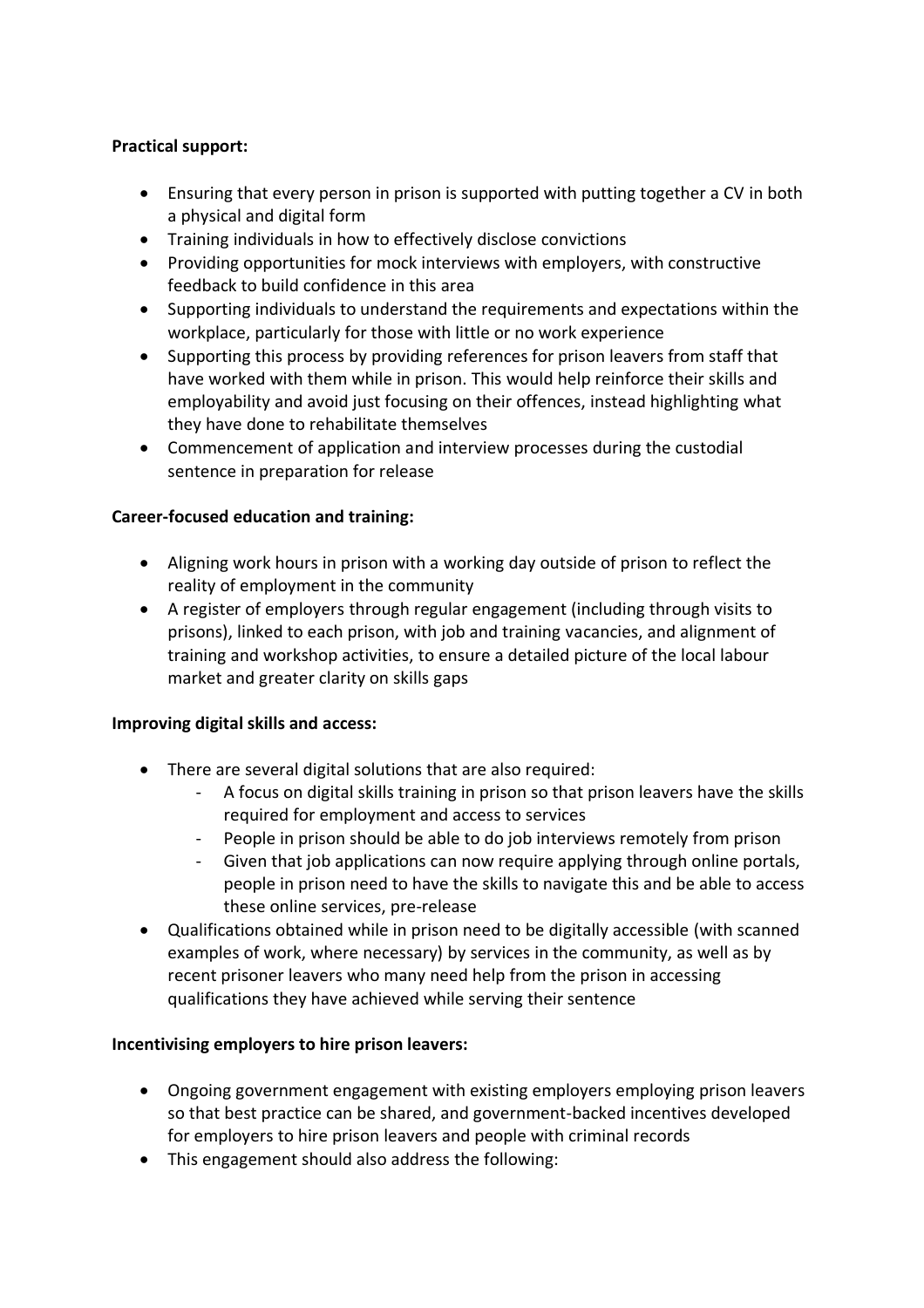- The structure and extent of government-backed incentives for employers, setting out options based on engagement with existing employers of people with criminal records
- How partnerships can be forged most effectively, not just with national employers, but with SMEs, to help inform proposed employer incentives
- One option is the adaptation of the Kickstart Scheme to include a specific scheme for prison leavers, which would support employers to hire people coming out prison
- More extensive use of Release on Temporary Licence (ROTL) to increase opportunities and experience and ensure a smoother transition to employment after prison. We welcome the Government's commitment to this, but urge the provision of significantly more information about how this will be achieved
- A fundamental review of the criminal record disclosure system aimed at reducing barriers to employment for those with criminal records, and helping employers to navigate the system more effectively
- This should incorporate measures developed to end the illegal practice of some recruitment agencies asking for DBS checks in all cases, when the role does not require checks to take place

# **Promoting access to employment and education while in custody:**

Every stage of a person in prison's journey should be geared towards the day of release and ensuring that each prison leaver is in the best possible position to move forward with their lives. This starts with making sure that everyone in prison can obtain the skills and qualifications that they need, while serving their sentences, so that they can find a job or access further training on release.

It is also important to acknowledge that service user journeys are personal and that their engagement with education and employability-oriented programmes should be able to reflect this. Some will have significant personal barriers – such as substance misuse issues – and must be given adequate support to address these rather than being pushed through education or training. These complex barriers must be addressed before the individuals concerned can move towards employment.

For the new service to be successful, it must improve employability before release and help people in prison to develop basic life skills such as numeracy, literacy and communication – which are all essential for accessing services such as housing, financial and health support.

In January 2021, we provided [evidence](https://3bx16p38bchl32s0e12di03h-wpengine.netdna-ssl.com/wp-content/uploads/2021/02/Education-Select-Committee-Inquiry-Are-prisoners-being-left-behind.pdf) to the Education Select Committee's inquiry  $-$  "are prisoners being left behind?", in which we set out how prison education should be structured to improve the employability of people in prison. We have also covered how to improve the literacy, numeracy, and overall skillset of people in prison in our response to question one of this consultation.

The key elements of successful education in prison include:

1) **A safe and secure prison environment –** in order for people to be able to attend and be fully engaged with education, the environment must be safe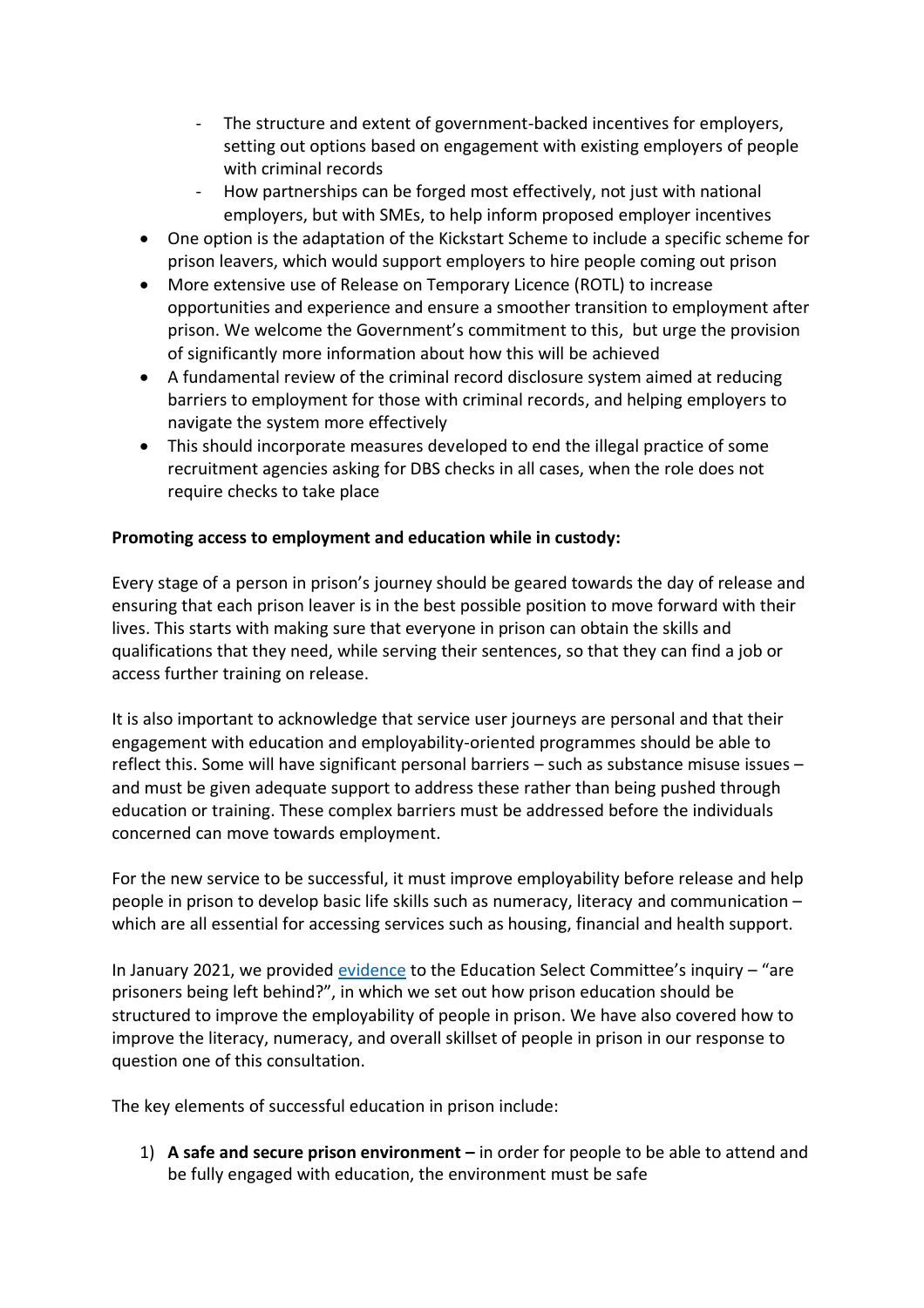- 2) **High quality induction and an initial diagnostic assessment –** this must be conducted at the beginning of a sentence and reviewed again following the initial period of imprisonment. Any induction should include discussion around careers education, information, advice, and guidance (CEIAG)
- 3) **A broad-based and inclusive curriculum offer –** to ensure all can build the necessary skills, knowledge, and behaviours to progress into meaningful employment
- 4) **Learning to be supported by practical and engaging activities –** qualifications can be enriched through practical and engaging activities such as competitions, with the vocational and enrichment aspects of the curriculum adapted according to students' needs
- 5) **The provision of a variety of high- quality pathways and progression routes –** to ensure that everyone has the option to access the right pathway for them. This includes removing existing barriers to, for example, undertaking apprenticeships while in prison

There are practical means of support, through education provision – during a custodial sentence - that will increase the employability of people leaving prison. We therefore suggest the following:

- A detailed assessment of planning of education and training, both at the prison level and across prison regions, to ensure that prison leavers are equipped with the skills and qualifications required in the local job market. This would be bolstered by forging links with local training providers
- Education data should be shared at a local level to support the planning of education provision
- Education provision should be linked to industry standards, with a range of meaningful progression pathways from prison to the community available
- Investment in traineeships and apprenticeships in prison
- The greater use of ROTL to facilitate opportunities for people in prison to obtain employment and training opportunities and to undertake purposeful activities, outside of the prison environment

Constructing the Government's proposed Prison Education Service within this proposed framework would play a significant role in ensuring that people in prison can obtain the skills and qualifications that they need to obtain employment or further training on release.

# **Reforming the criminal records disclosure system:**

As part of the Government's efforts to boost employment among prison leavers, we welcome the Government's direction of travel – as contained within the Police, Crime, Sentencing and Courts Bill – in reducing the disclosure periods for criminal records for a number of disposals.

This is a positive step but must only form part of the response to a disclosure system that continues to act as a barrier to employment for many people with criminal records.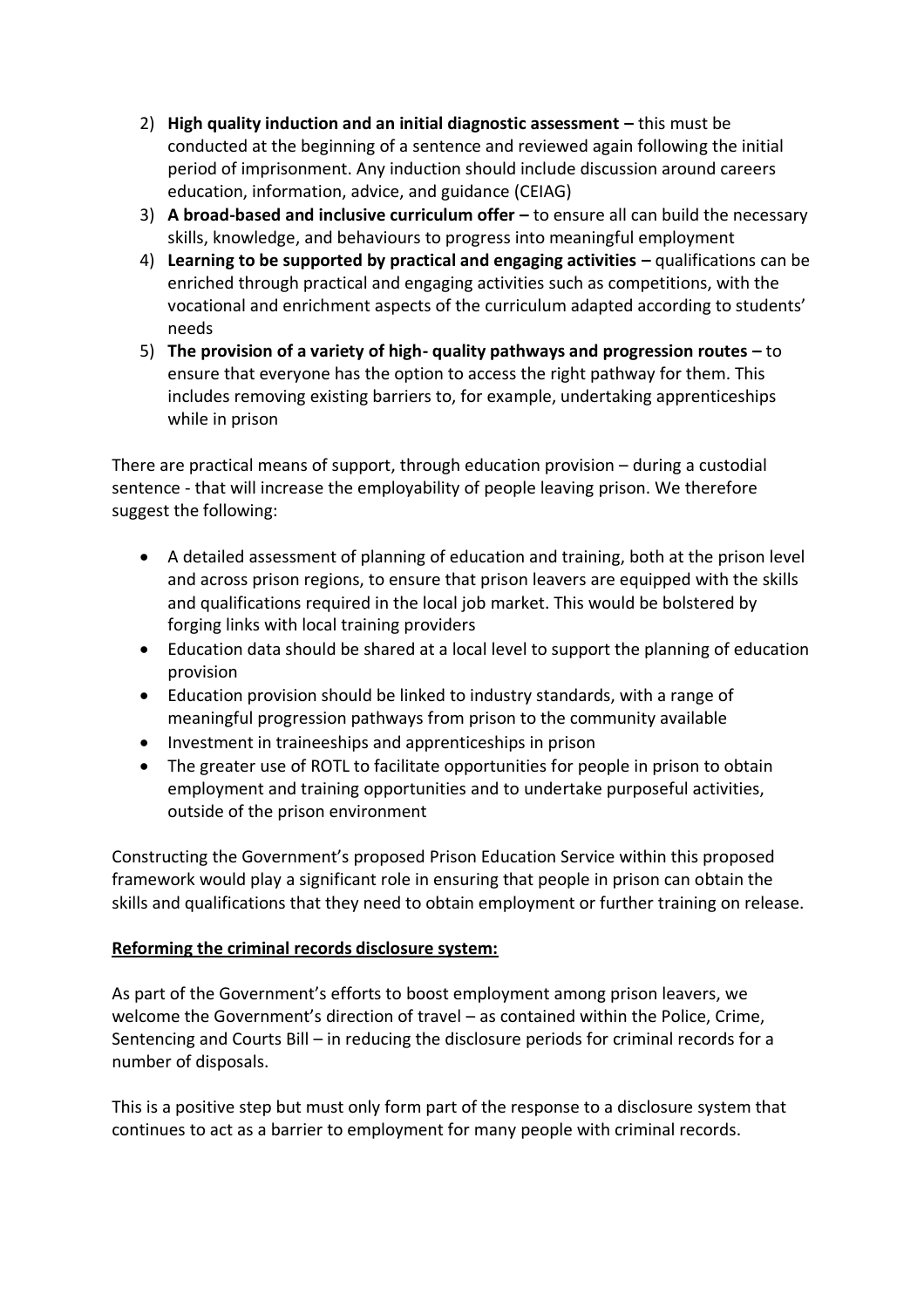We therefore urge the Government to conduct a fundamental review of the disclosure system that would redress disproportionality, remove barriers to employment, while ensuring that it is easy to navigate for both individuals and employers.

### **Delaying the disclosure of convictions during job applications:**

Through our criminal record support service, we help both individuals and employers to navigate the criminal record disclosure system. Within this service, we run a specific Employer Advice Service, which supports employers with their policies and setting up their risk assessment procedures, as well as offering any relevant training.

We know from our work with employers just how complex the criminal record disclosure system is and how this leads to employers being risk averse and choosing not to employ people with criminal records, automatically, and also to mistakes being made in the questions asked.

It is important that employers feel confident about the information they can ask for and implementing the correct processes, as we know that after working with employers to put in place the right processes they are far more open to employing people with criminal records.

We were a founding member of the "Ban the Box" campaign which looked to drive a step change in when employers asked the question as to whether someone has a criminal record.<sup>7</sup> We know through our work that this is an important step, but we also know that it is not enough on its own.

Organisations need to have robust risk assessments in place to ensure that if someone does declare a criminal record at a later stage of recruitment, they are able to make the appropriate assessments for the role. Currently we are aware that many organisations do not have a risk assessment in place, which can lead to job offers being withdrawn at the point at which the person's criminal record is confirmed. The impact is twofold – on the person who has had the prospect of employment withdrawn; and the employer – who has to restart the recruitment process.

It is vital that employers are provided with guidance on how to assess information at the stage that it is disclosed, so that they are making a fair and safe decision about the individual. We provide this guidance in our *"recruiting safely and fairly guide",* which can be found [here.](https://www.nacro.org.uk/criminal-record-support-service/support-for-employers/recruiting-safely-and-fairly-guide-a-practical-guide-to-employing-ex-offenders/)

**Statutory protection for people with criminal records:** we also believe that there needs to be a form of statutory protection for people with criminal records. If an employer is making a decision based on someone's criminal record, they should be obliged to follow a clearly defined process and when asked about hiring decisions related to someone with a criminal record, be able to demonstrate the rationale behind their decisions.

<sup>&</sup>lt;sup>7</sup> The Prince's Responsible Business Network, 2022. [Employers that have Banned the Box.](https://www.bitc.org.uk/fact-sheet/employers-that-have-banned-the-box/)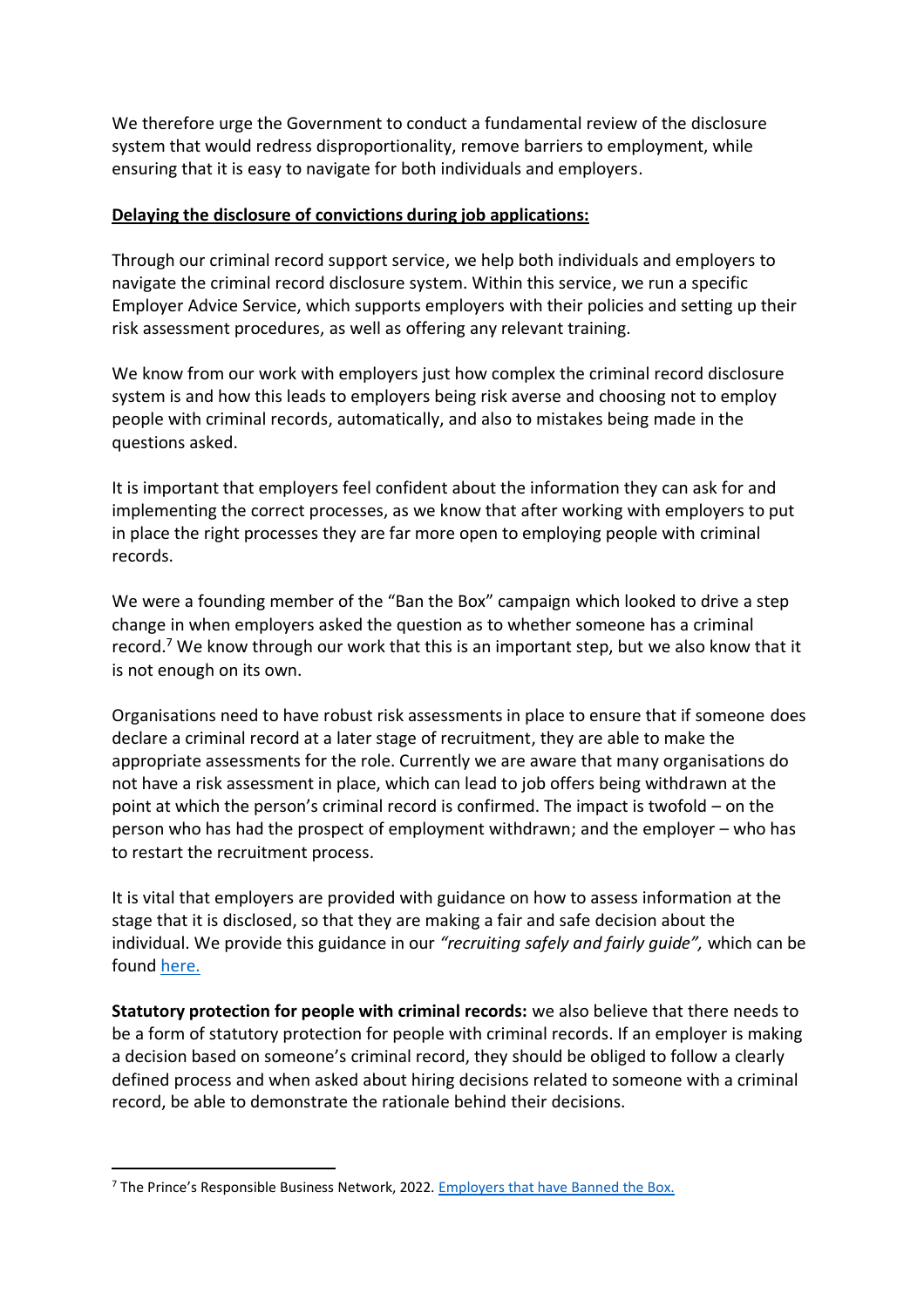# *7. What are the main issues and barriers that prison leavers face when they are making a claim for Universal Credit? What impact do they have on prison leavers?*

There are a range of practical barriers to effective resettlement that can be faced by people leaving prison. This can include access to accommodation on release, as well as access to basic items such as toiletries and a mobile phone. We cover the impact of these specific barriers in our answer to question 9.

The difficulties in accessing Universal Credit (UC) on release is a particular challenge for prison leavers. The money provided is pivotal in allowing those who require UC support to begin rebuilding the foundations enabling them to positively re-integrate into society.

Below, we have highlighted the particular barriers that prison leavers face when they are making a claim for UC and set out the impact that these barriers have on prison leavers specifically.

## **Submitting a Universal Credit claim before release:**

Prison leavers are unable to make a UC claim before release, as set out in Regulation 19 of [the Universal Credit Regulations 2013.](https://www.legislation.gov.uk/uksi/2013/376/regulation/19/made) This current regulation prevents a claim from being submitted until the prison leaver has been released. It also prevents the application process from being started while a person is still in custody.

The current Universal Credit IT system does not allow claims to be made before release. This can cause delays in receiving UC payments after release. It also adds to the chaos of the day of release.

#### **Eligibility for an advance payment:**

Not every prison leaver is eligible for an advancement payment that provides critical financial support in the immediate period following release from prison. For example, those who have kept up the housing benefit element of UC while in prison will be unable to access an advance UC payment following their release. For people in this situation, they must wait for the next payment date, which could take anywhere up to six weeks. Those in this situation may therefore only be able to access the £76 Subsistence Payment for that period which would be the equivalent of £1.80 per day, which is clearly insufficient.

#### **Delays in payment:**

The advance can also take up to three working days, and even this short delay can push people into desperation. Not being able to make a claim while in prison means that people have to submit their application after release. They can apply for an advance payment at this point but, despite the Government's goal for people to receive this payment on release, this does not always happen. This can lead to hardships for people leaving prison.

#### **The impact of the advance payment being deducted from future payments:**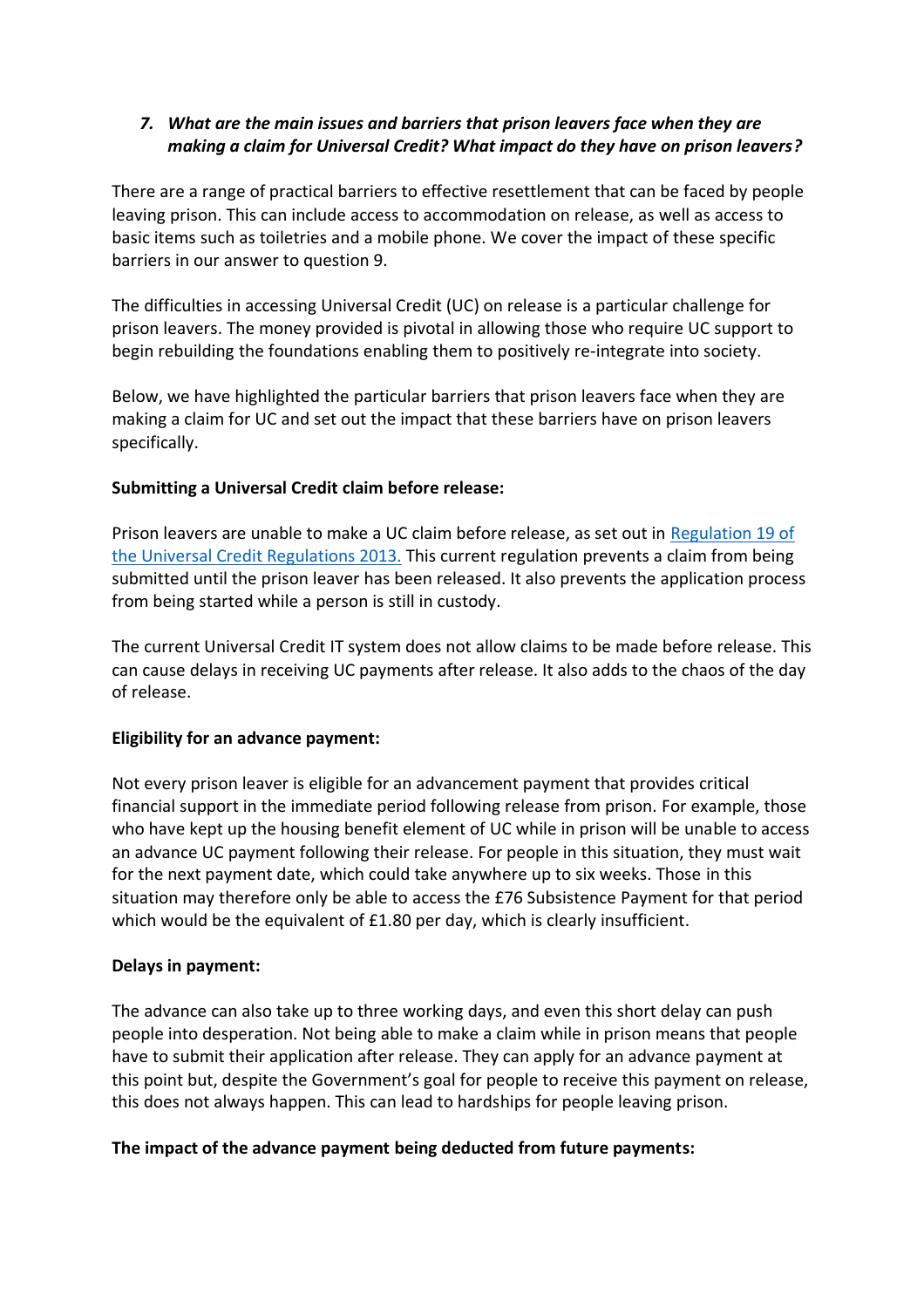Whilst receiving an advance payment is essential as people leaving prison need financial support immediately, the current system of deducting a proportion of this from future payments creates debt for prison leavers from the minute they leave prison. This can simply replace short-term debt, with medium-to-long-term debt. For prison leavers released with little more than the clothes they are wearing, this creates an additional barrier to effective resettlement, as they can immediately be plunged into hardship.

This can also lead to service users committing further offences to satisfy basic needs, such as needing money to buy food, or having to rely on others which could encourage further criminal activity or substance misuse.

The system of deductions put in place means that the most that can be deducted (in the vast majority of cases) is 25% of a person's Universal Credit Standard Allowance. Reductions can also be reduced on account of financial hardship.

Our recommended solutions to the issues associated with advance payments are set out in the recommendations section, below.

#### **Access to mobile phones, bank accounts and identification:**

Many people are released from prison without access to a mobile phone, which is required in order to make a claim – an issue that has been consistently referenced by our staff supporting people through the gate and by our service users themselves. For those without access to a phone, this often leads to having to find a free phone usually located in town or city centres. After the initial call with the Department for Work and Pensions (the DWP), the claimant will then be told they will receive a call back, which leads to obvious difficulties for those without a phone.

Additionally, if a UC claim is made over the phone, then it is no longer possible to access this claim online. Any amendments required to the claim would therefore lead to a further call, with many of our service users telling us that hold times can be up to an hour, significantly impacting upon appointments on the day of release. This adds further complexity to the day of release, on which a person leaving prison must attend a range of mandatory appointments.

Access to a bank account and an acceptable form of identification are also prerequisites for receiving a UC payment. Identification documents not being universally accepted is a significant issue. For example, there have been instances of local authorities not accepting citizen cards as acceptable identification.

#### **Maintaining a tenancy while in prison:**

If a person is claiming Universal Credit prior to entering custody, and that person is serving a sentence of six months or less, then they can continue to claim the housing element of the UC benefit for that period. This ensures that people serving sentences of 6 months or less can maintain a tenancy while in prison, meaning they have a home to go to upon release.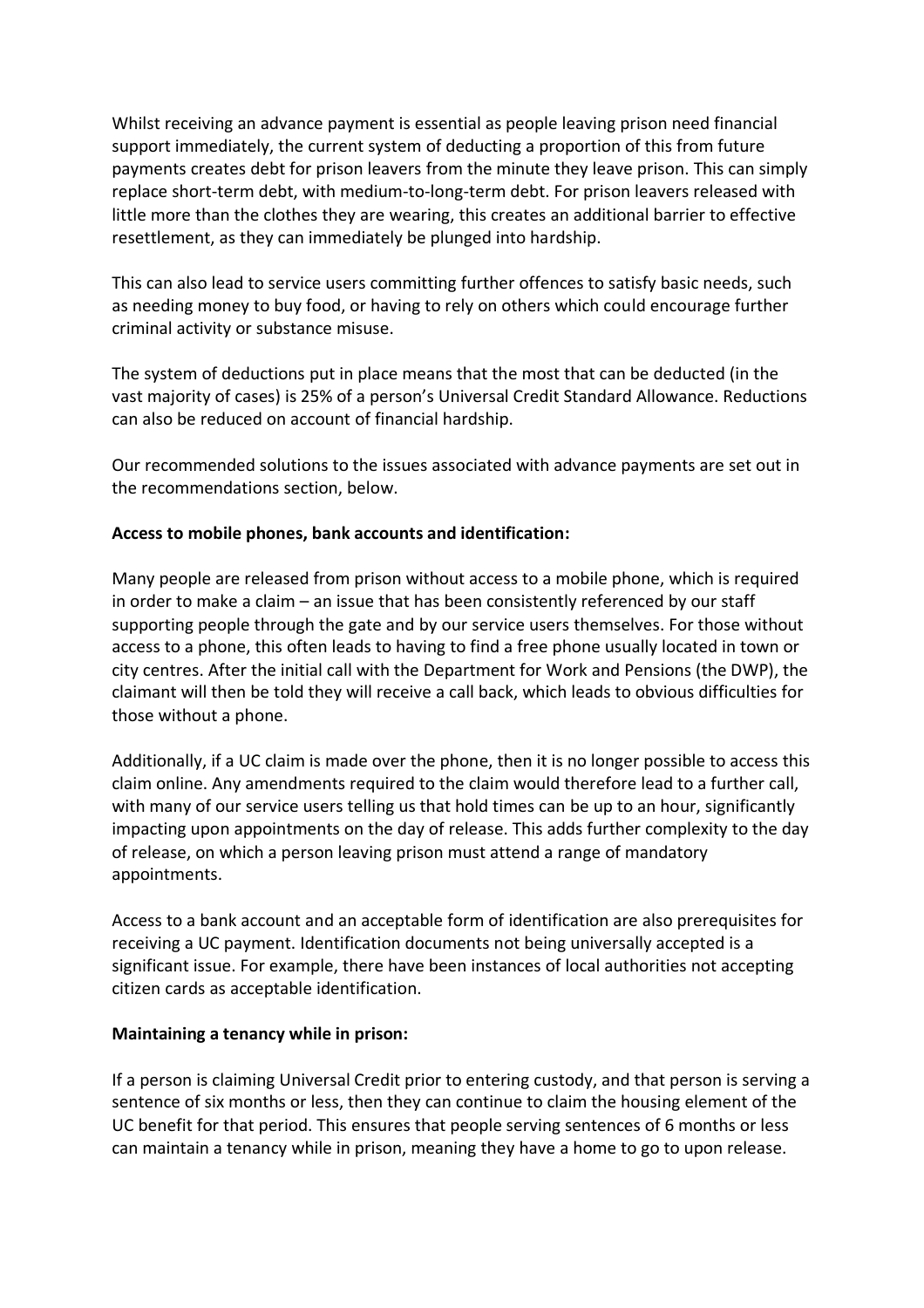For someone who has not set up the housing element to their UC claim prior to entering prison, they will then not be eligible to receive housing support for that same six-month period. Without any external financial support, that person may build up debts or lose their tenancy whilst serving their sentence, impacting their chances on release.

### **Legacy benefits:**

The situation is equally as complex for those in prison who had previously claimed legacy benefits such as Job Seeker's Allowance (JSA) or Employment and Support Allowance. For this cohort, housing benefit claims can continue if the custodial sentence being served is 13 weeks or less. For those on remand, housing benefit can be available for up to 52 weeks.

However, for those on legacy benefits who have not managed to get their housing benefit up and running, they are prevented from starting a claim while in custody. The DWP has reiterated that no housing support can be provided if a claim has not been made prior to entering custody.

Yet, prior to the implementation of UC, those providing resettlement and housing support services would be able to set up this housing benefit on the basis that the person had "nil income". This is no longer possible, leaving many in prison with the prospect of losing their home while serving their sentence and thus being released straight into homelessness.

#### **Recommendations:**

We believe that the following recommendations, combined, will help to remove the barriers faced by prison leavers in accessing UC on release:

- Amend the Universal Credit 2013 Regulations, which currently restricts entitlements to benefits for people being held in prison, so that applications can be made before a person is released, with the payment received as soon as the prison leaver is reformed
- Urgently reform the Universal Credit IT system so that applications can be made while people are in prison
- Remove the repayment requirement of advance payments
- Provision of smartphones to all prison leavers who do not already have access to one so that they are able to contact the DWP immediately following their release
- Appropriate checks for those who already have smartphones to ensure they are operational, charged and have a small amount of credit
- Provision of a holding payment for prison leavers who are unable to access an advance payment upon release
- Deliver on the White Paper's commitments to ensure everyone is released with a bank account and acceptable identification
- Extend the housing element period for those on remand to cover the length of the period that they are held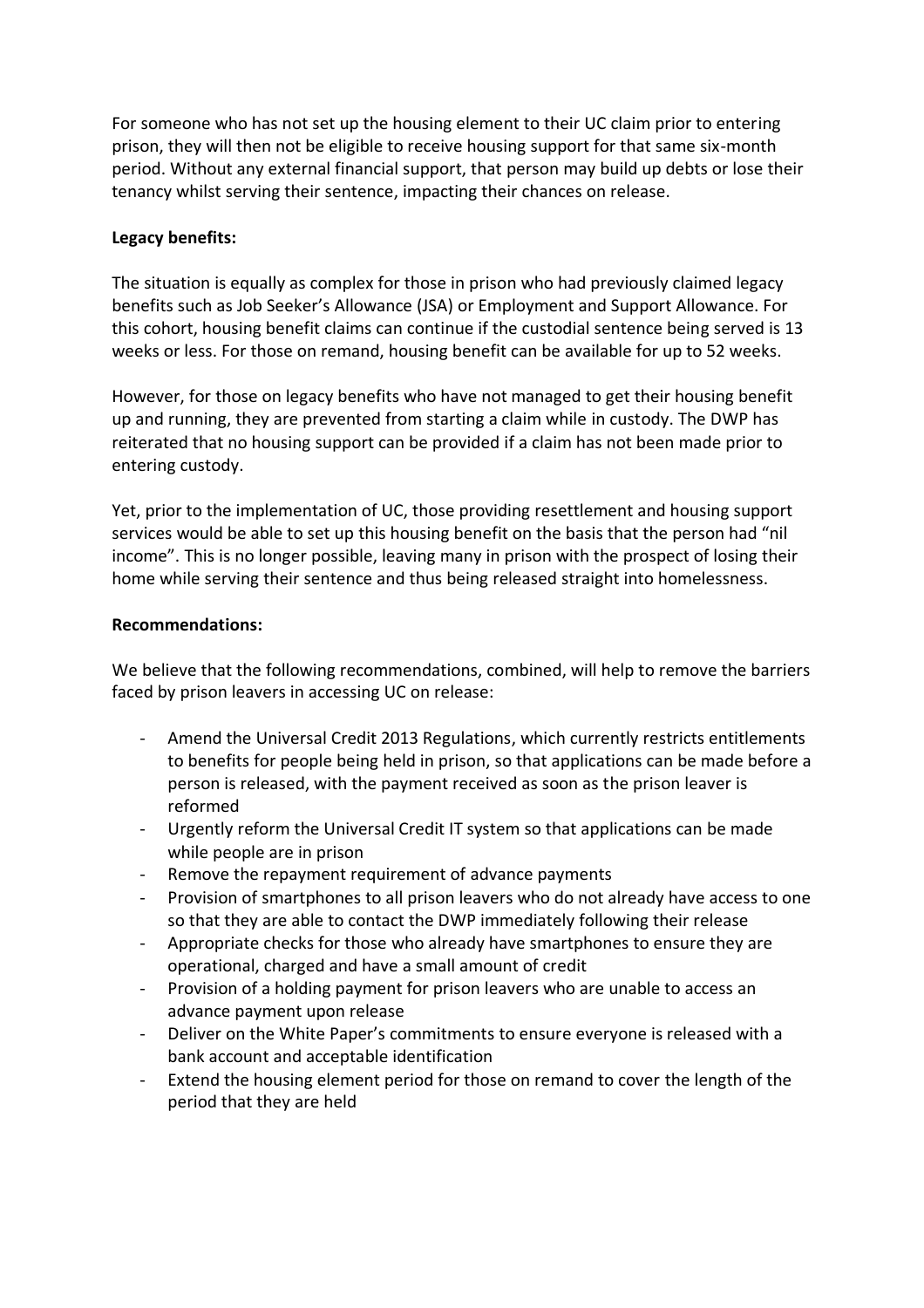*8.* **Should we take a legislative approach, as described above, for those at risk of reoffending who would otherwise be released on a Friday? If so, how should we structure this approach?**

For too many people, being released on a Friday sets them up to fail – unable to get the support needed in place before the weekend. Nacro has been highlighting th[e difficulties](https://3bx16p38bchl32s0e12di03h-wpengine.netdna-ssl.com/wp-content/uploads/2021/09/Nacro-Briefing-Friday-Releases.pdf)  [associated with releasing people from prison on a Friday](https://3bx16p38bchl32s0e12di03h-wpengine.netdna-ssl.com/wp-content/uploads/2021/09/Nacro-Briefing-Friday-Releases.pdf) (or the day before a bank holiday) since 2018 and we are pleased to see the recognition of this impact in the White Paper.

There are several specific challenges posed by Friday releases. These include:

**Increased number of releases results in pressure on services:** more than a third of prison releases are released on a Friday, a figure which includes those whose release dates fall on a Saturday, Sunday, or public holiday. This peak in releases adds significant pressure to the wide array of community services that prison leavers have to access upon release.

**Services in the community can have reduced service on Fridays and reduced or no service over the weekend:** people leaving prison are left with a limited window of time in which to make vital arrangements before services close for the weekend. A number of appointments and practical issues often need to be sorted out or planned for immediately, but in our experience, some of the most crucial resettlement agencies run reduced services on Fridays or close early and run little or no service over the weekend.

Even where services are available, it is not uncommon for people to have to spend a significant amount of time at each appointment, at times making it impossible to get everything done on that day. Whilst this can also be the case on other days of the week, being without housing, or money, or medication over a weekend can have a hugely detrimental impact. A lack of follow-up and support over the weekend, often critical to keeping up the momentum of resettlement plans, can mean quick disengagement. This window of opportunity upon release can be lost if the barriers to resettlement are too high and things are not in place to help them move forward with their lives.

The following quote supports this specific argument.

**Offender Management, Dyfed-Powys Police:** *"The police often have to pick up the pieces where people fall through the gaps, and this happens more often when people are released from prison on a Friday".* 

**Fridays are busy days in prisons which often results in delayed releases:** prison staff, as on other days, need to prepare outgoing prisoners for court, and need to process the higher number of people being released.

Prisons will prioritise preparing people for court over those due for release, which can result in people being released later in the day and thus leaving limited time to present to services before the weekend. This is an even greater problem for those who must travel significant distances to reach the area they are being resettled to and significantly reduces the likelihood of them securing all the support they need.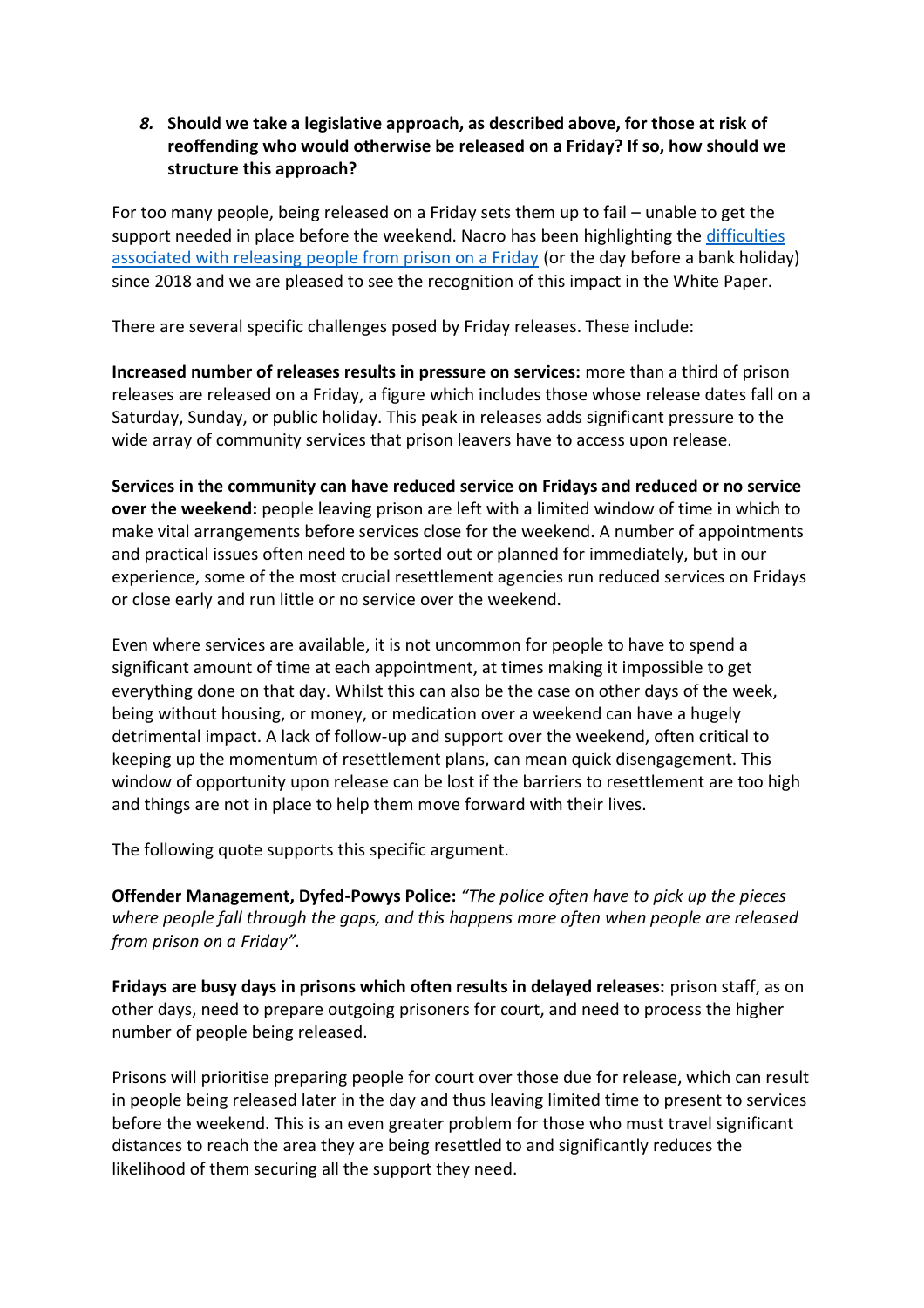There is widespread awareness of the difficulties and impact of Friday prison releases and the need for action is shared by many who interact with people as they leave prison – from those working in probation to local authority housing teams to Police and more. You can read more in our recent report, here.

### **Why a legislative approach is needed:**

We strongly believe that a legislative approach is essential.

There are some ways to make minor changes without legislation, such as increasing the use of ROTL or the Parole Board using their discretion to avoid Friday releases. These will not fully address the issue as there will likely be a high number of people not impacted by these changes, and non-legislative interventions have to-date failed to solve the issue.

From our engagement over recent years on this topic, it is clear that legislation is the only way this can be addressed and, within the framework we set out below, would construct a clear, robust and straightforward process for prison governors to follow and a clearly defined power, ensuring that this issue could be tackled effectively.

## **The Prisoners (Control of Release) (Scotland) Act and next steps in Scotland:**

The detrimental impact of Friday prison releases has been recognised in Scottish law. The *[Prisoners \(Control of Release\) \(Scotland\) Act 2015](https://www.legislation.gov.uk/asp/2015/8/section/2)* states that people due for release on a Friday can have their release brought forward by one or two days if it would be helpful for that person's reintegration into the community.

The Scottish Government is now considering taking this issue further and is [consulting](https://www.gov.scot/publications/consultation-bail-release-custody-arrangements-scotland/) on a proposal:

*'Altering current flexible release arrangements so that release no longer happens on a Friday or in advance of a public holiday in order that people leaving prison can access support at the point of release.'*

## **The legislative approach:**

In the Police, Crime, Sentencing and Courts Bill, we supported a cross-party amendment, first [moved](https://hansard.parliament.uk/Commons/2021-06-22/debates/0fbeb914-48ed-45e4-9619-964ae7499f17/PoliceCrimeSentencingAndCourtsBill(EighteenthSitting)?highlight=friday%20releases%20amendment#contribution-AF5FA86D-7091-4E7D-9C41-5139A44B15CC) on Tuesday 22<sup>nd</sup> June in the House of Commons that stated:

*"Where a prisoner is to be discharged on a Friday or the day before a bank holiday, at the discretion of the governor of the prison they may be discharged on a day within the previous five working days that is earlier than the day on which the prisoner would otherwise fall to be discharged."*

In response to the Government's feedback on the amendment, peers updated and [moved](https://hansard.parliament.uk/Lords/2021-12-15/debates/28547EAD-5F85-4D84-AC8E-1A19CC359B20/PoliceCrimeSentencingAndCourtsBill?highlight=friday%20releases#contribution-D4F15DAA-FB51-4A61-BD1C-46583FCEE846) an amended amendment on Wednesday 15<sup>th</sup> December that addressed specific concerns around people serving very short sentences. This revised amendment would have allowed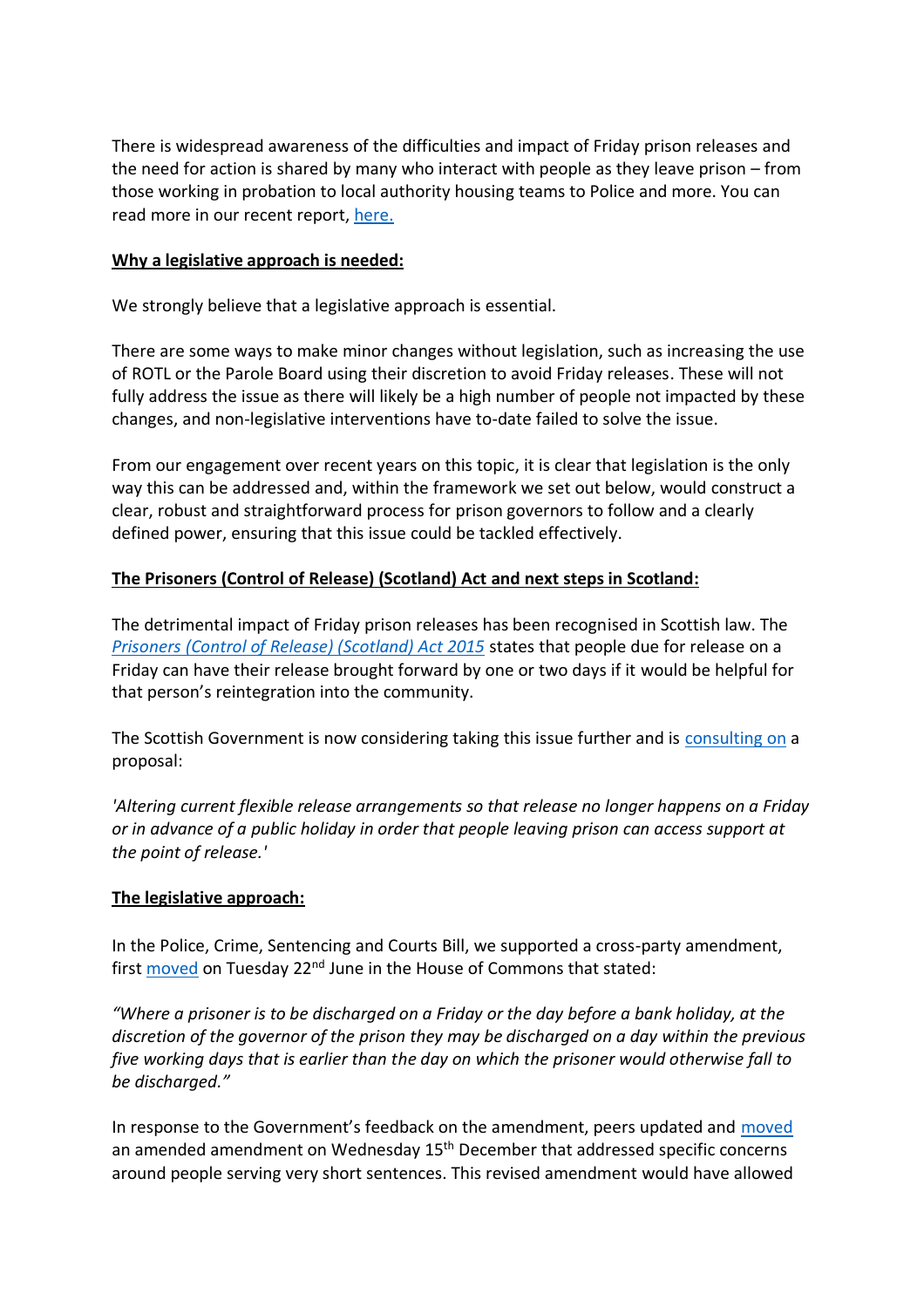prison governors the discretion to release people up to two days earlier than their original release date "where it would be helpful for the prisoner's reintegration into society."

This would give an option to release on an earlier day where someone has significant resettlement needs and it is clear that having the time to get support in place earlier in the week would be beneficial.

We believe that this approach supported by a simple process, guidance and training would make a significant difference to the problems of Friday releases in a straightforward and low-cost way.

# **Practical implementation:**

To ensure this is embedded and fully utilised, we believe it should be built into the existing resettlement planning process and that training and simple guidance is put in place. For example, including a question when Probation Officers are preparing their resettlement plans which asks whether the person is due to be released on a Friday and, if so, whether this would be detrimental to their effective resettlement, would be a simple addition.

If this is the case, information would then be submitted as to why it would be detrimental, and this would be referred to the Governor for a decision. There would be clear guidance on what information would be needed and the thresholds to be met.

By implementing such an approach, the Government would be putting in place a measure that would improve people leaving prison's chances at resettlement and a second chance; reduce the risk of reoffending; as well as reducing demand on local public services.

# *9. Do you agree with the 'guiding principles' and priority outcomes and areas of focus we have identified for developing the Resettlement Passports?*

An effective resettlement process must ensure that all those leaving prison can build the foundations needed to move away from crime. These must consider the entirety of the resettlement journey – right through from sentencing until release into the community. It is vital that there is the necessary support available before release, at the point of release and after release. Release itself can be a stressful time and it is important to provide as much information and certainty as possible, helping to smooth the transition and remove barriers.

On this basis, we believe a resettlement passport has the potential to be a helpful addition to the resettlement support package. We also recognise that this is not a straightforward project and will need carefully working through to ensure it is ultimately focused on helping the person leaving prison. We urge the Government to work closely with stakeholders in the development of this to ensure its effectiveness. It will require careful consideration of how to integrate with existing prison and probation IT systems and how to ensure it is a digital source of information for people leaving prison, and that they have the right tools to access this. Ultimately the goal is to ensure effective resettlement. Resettlement Passports could have a role to play in this but need to not become the end goal themselves.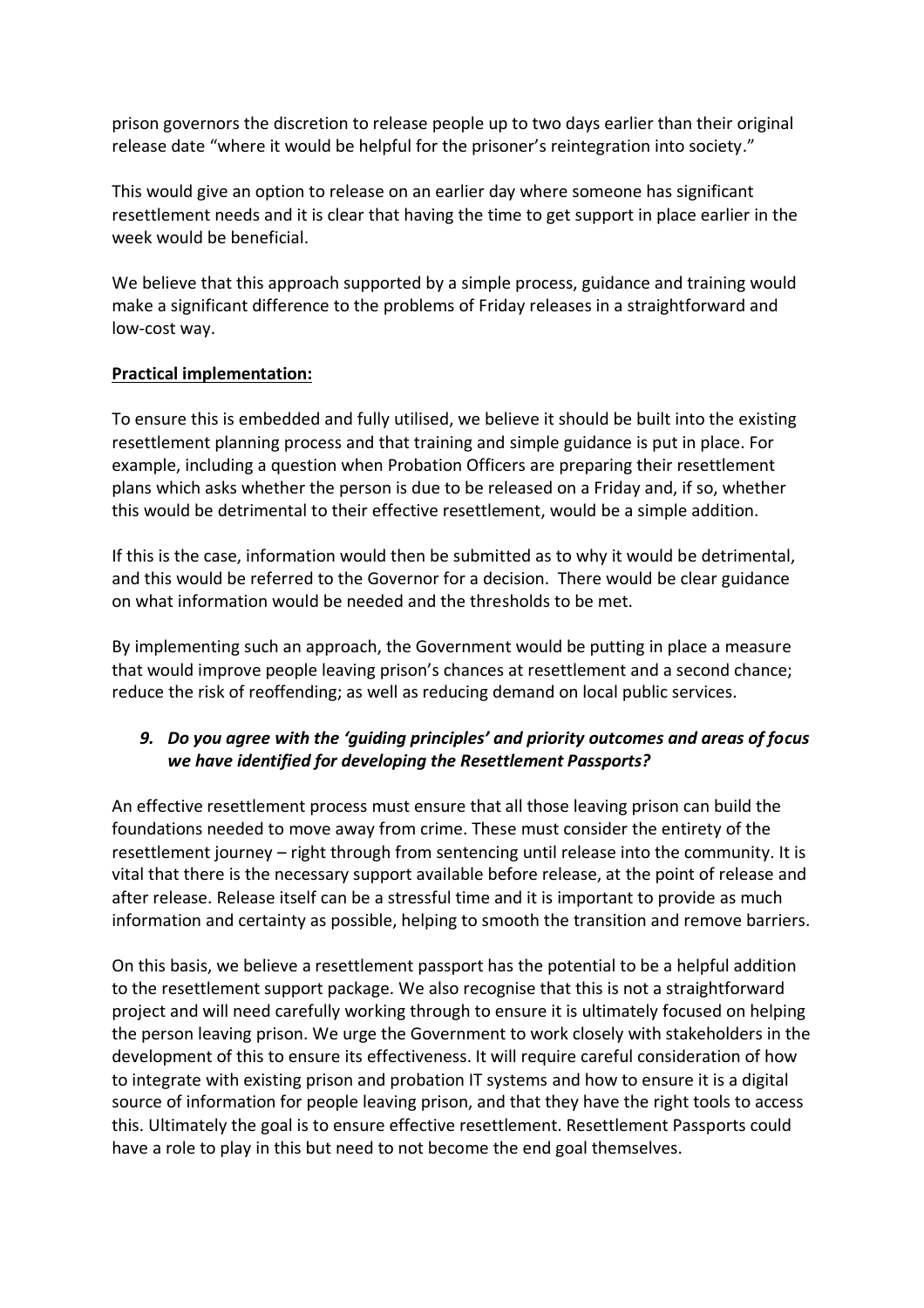We welcome the majority of the principles identified for developing the proposed resettlement passports.

We are however concerned by the inclusion of a potential compact between prison leavers and wider society. Prison leavers already need to comply with licence conditions and we don't believe that adding further conditions and expectations in return for support would be effective. Conditional support can lead to poorer relationships between people in prison/ prison leavers and staff, which can lead to an environment not conducive to supporting rehabilitative efforts.

Increased clarity over which services are accountable for improving rehabilitation and resettlement outcomes will ensure a more joined up structure and approach across the range of commissioned services within the prison estate. Currently much service provision is offered in silos. There needs to be a clearer understanding among services around how they are meant to interact with one another.

We would encourage the inclusion of a principle that the passport must be focused on what is useful and effective for people leaving prison to ensure this focus remains throughout.

#### **Priority outcomes and areas of focus:**

We agree that driving improvements in accommodation, education and employment, and access to healthcare are the correct focus areas.

## **Accommodation:**

We welcome the inclusion of accommodation as a priority outcome and area of focus within the White Paper as we know – through experience – that without stable accommodation, all other areas of resettlement become significantly more difficult to access.

The Government has stated that prison leavers without a stable home are "around 50% more likely to reoffend, with over two-thirds of prison leavers released into homeless going on to reoffend.<sup>8</sup> Releasing people from prison into homelessness is an unnecessary and avoidable barrier to successful resettlement.

The Ministry of Justice's launching of the Temporary Accommodation Service, across 5 early adopter regions in July 2021, was a positive first step in addressing the issue of prison leaver homelessness. Such a service will provide accommodation not just for prison leavers, but for those transitioning from an Approved Premise or BASS. The subsequent extension of this service across all twelve probation regions is a further welcome and necessary next step, and will play a significant role in cutting prison leaver homelessness.

Of course, this service is not intended for everyone but for those at risk of homelessness and it is vital that that the Ministry of Justice and the Department for Levelling Up, Housing

<sup>8</sup> Ministry of Justice, 2021. [Press Release: £70 million to keep prison leavers off the streets and cut crime;](https://www.gov.uk/government/news/70-million-to-keep-prison-leavers-off-the-streets-and-cut-crime) The Guardian, 2019. [Two thirds of homeless ex-prisoners reoffend within a year.](https://www.theguardian.com/society/2019/aug/12/two-thirds-of-homeless-ex-prisoners-reoffend-within-a-year)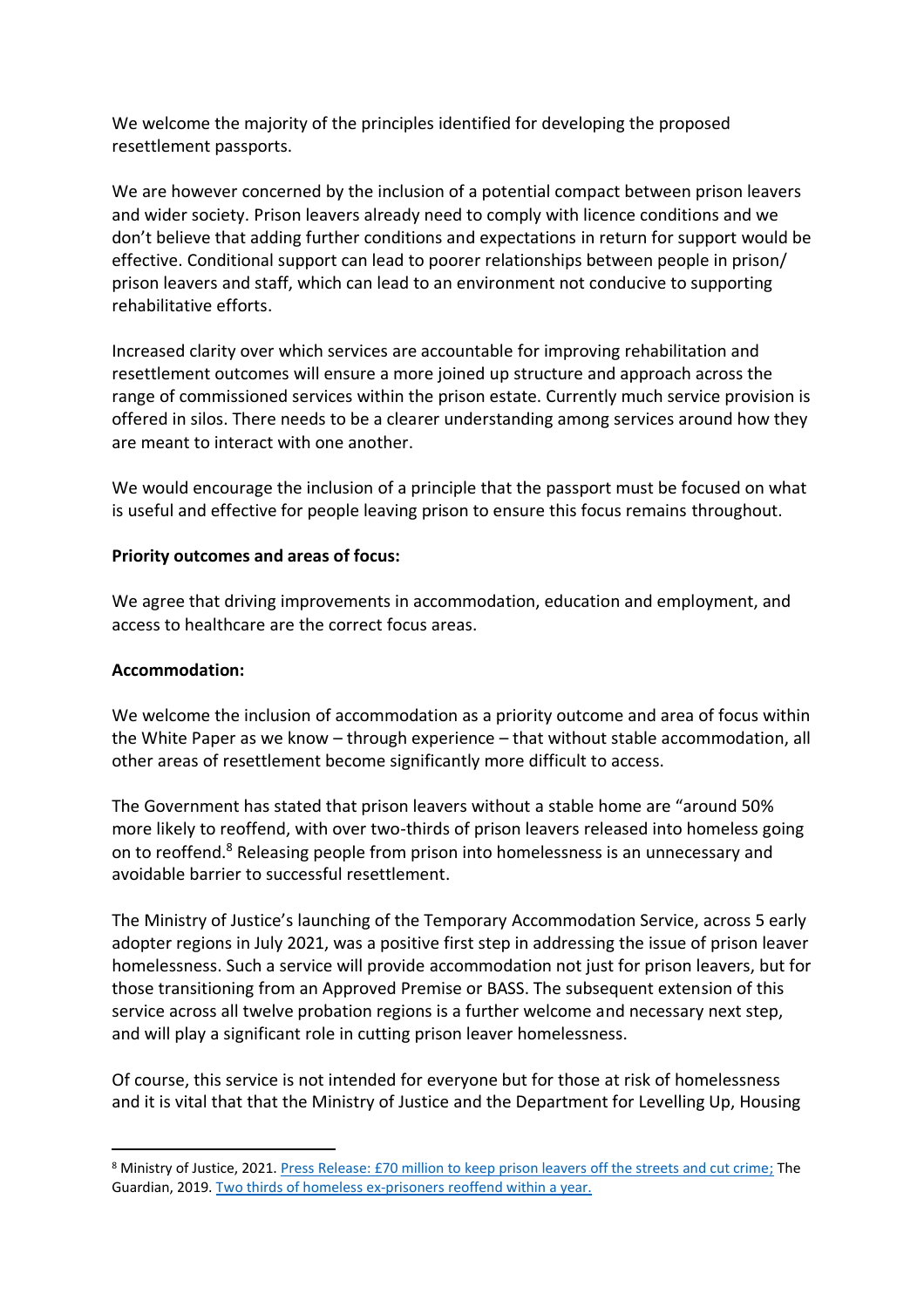and Communities work closely together to ensure that the risk of homelessness is reduced through other pathways being available. We also urge both departments to ensure that the barriers are removed to a range of accommodation pathways and that options for people leaving prison, beyond the initial 12-week period, are available. Please see our answer to question 13 for more information.

## **Education and employment:**

Obtaining employment upon release significantly cuts the likelihood of reoffending by between a third and a half and those in prison who do not take part in education are three times more likely to be reconvicted than those who do. $9$  We therefore agree with this as a priority outcome and area of focus, and in our response to question 6, we set out in much greater detail what we believe should be the central components to a Prison Education Service, as well as how the Government can help prison leavers to secure stable employment.

### **Access to healthcare and substance misuse treatment:**

As we have referenced within this submission, it is vital that there is a consistency in the provision of services across the prison estate, and nowhere is this more important than in access to healthcare and substance misuse treatment. We also urge the Government to take a holistic approach to the issue of substance misuse, both in prison and in the community. As we stipulate in our answer to question one, this should include addressing why so many people in prison turn to drugs or alcohol, in addition to the focus on tackling the illicit supply of banned substances.

# *10. How can we implement the Resettlement Passport approach in a way which is most effective for prison leavers and practitioners?*

The purpose of any proposed "Resettlement Passport" must focus on ensuring the smooth and effective transition of prison leavers into the community, with the passport built within a framework allowing for all the necessary information required to be held in an accessible, online location. It is important to note that the passport cannot and should not replace personal support provided by resettlement services.

Access to any new system created in response to the creation of a resettlement passport needs to be available to practitioners over the long-term, in order to cater for individuals who come back into the system. This would ensure the retention of any evidence on work done on previous sentences and include updates on relevant information from between sentences.

We believe that most effective way to construct and implement such an approach would be within the following framework:

#### **Input from across the prison estate:**

<sup>&</sup>lt;sup>9</sup> Social Exclusion Unit, 2002. [Reducing re-offending by ex-prisoners.](https://www.bristol.ac.uk/poverty/downloads/keyofficialdocuments/Reducing%20Reoffending.pdf)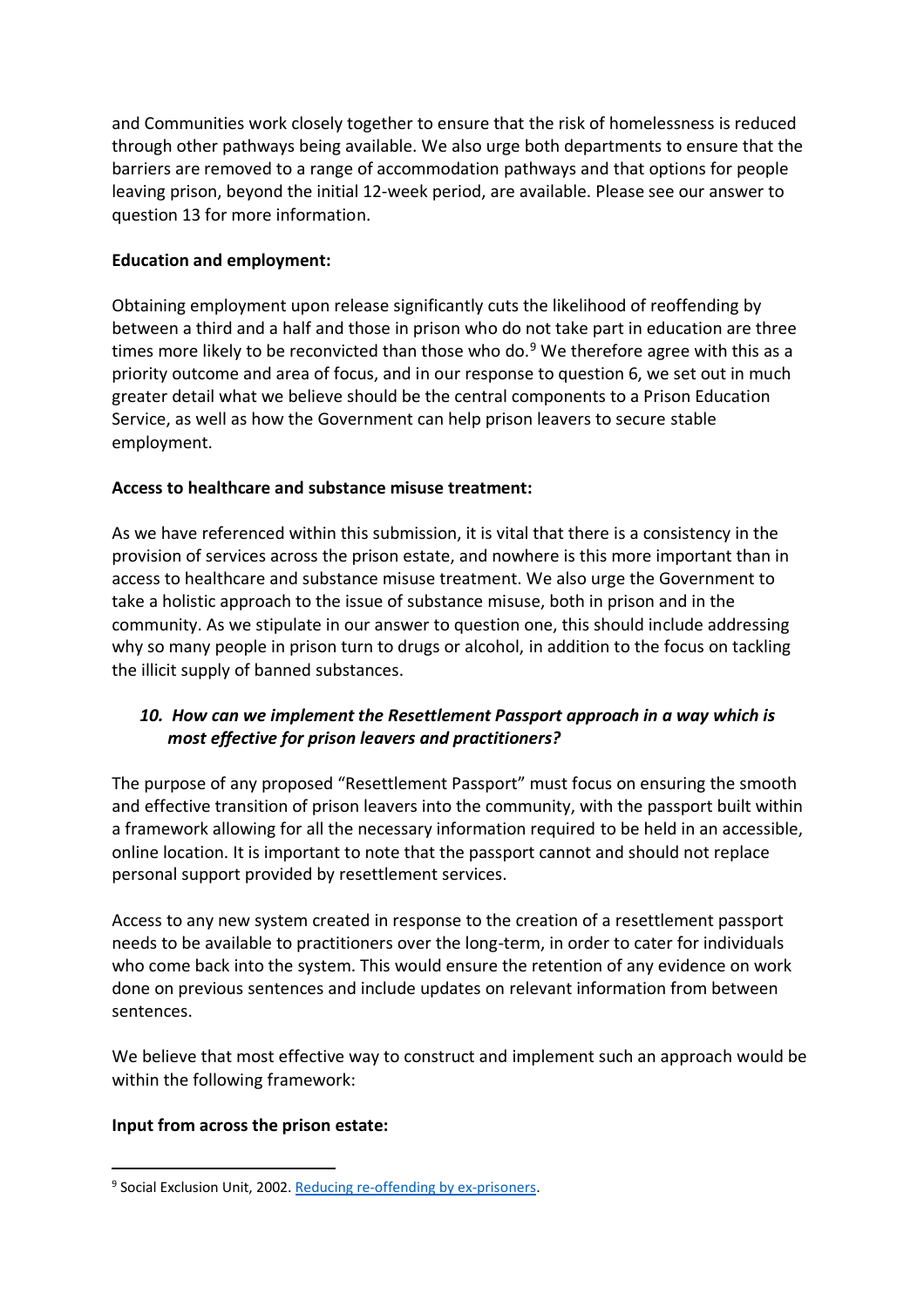Built into the development of the passport should be input from those working within the prison system, including the voluntary sector, but also – vitally – from those with lived experience of having been released from prison. This process would allow for input based on what has previously worked for those leaving prison, creating a broad evidence-base that would highlight the measures required to improve the overall resettlement process, based on previous best-practice.

## **Digital accessibility – in prison and in the community:**

Practically, the proposed passport must be digitally based to reflect how prison leavers will need to engage with and access services once they have been released into the community. The passport would therefore need to be drawn from a digital platform that works, is secure on account of the sensitive information contained with the passport, and that is accessible for the person in prison before release, and services working both inside prisons and in the community. The information and documentation compiled within the passport should be created in collaboration with each individual.

All agencies within the prison estate will need the ability to input onto this platform, through uploading required information – which we set out in more detail below. Care needs to be taken to ensure this is integrated into current ways of working and systems so it doesn't become an add-on or additional thing to do/system to use which would risk it being ineffective. This will need careful mapping and working through, along with digital solutions to accessing services in the community, and we urge the Ministry of Justice to consider this carefully and engage widely. Ultimately this must be useful for the person leaving prison. To note, we would welcome further engagement with the Ministry of Justice around who would have ownership of the data included within the passport, given the sensitive nature of any data contained within a proposed resettlement passport.

We believe this is a complex area and will need carful working through, but crucial to the success is also clearly the ability of a person leaving prison to access their information. A significant number of people leaving prison do not have a smart phone or digital access. This is a critical area which will need to be rectified for such a solution to work.

## **Key components of a resettlement passport:**

In addition to the elements proposed by the Government, we also believe that the resettlement passport should include the following recommendations. These have been produced as a result of a survey conducted with our resettlement staff.

We have also been calling for a release pack for people as they leave prison, with basic essentials provided for the first few days following release. We have also included, below, those elements that we believe should be included as part of this.

#### **Ensuring access to accommodation:**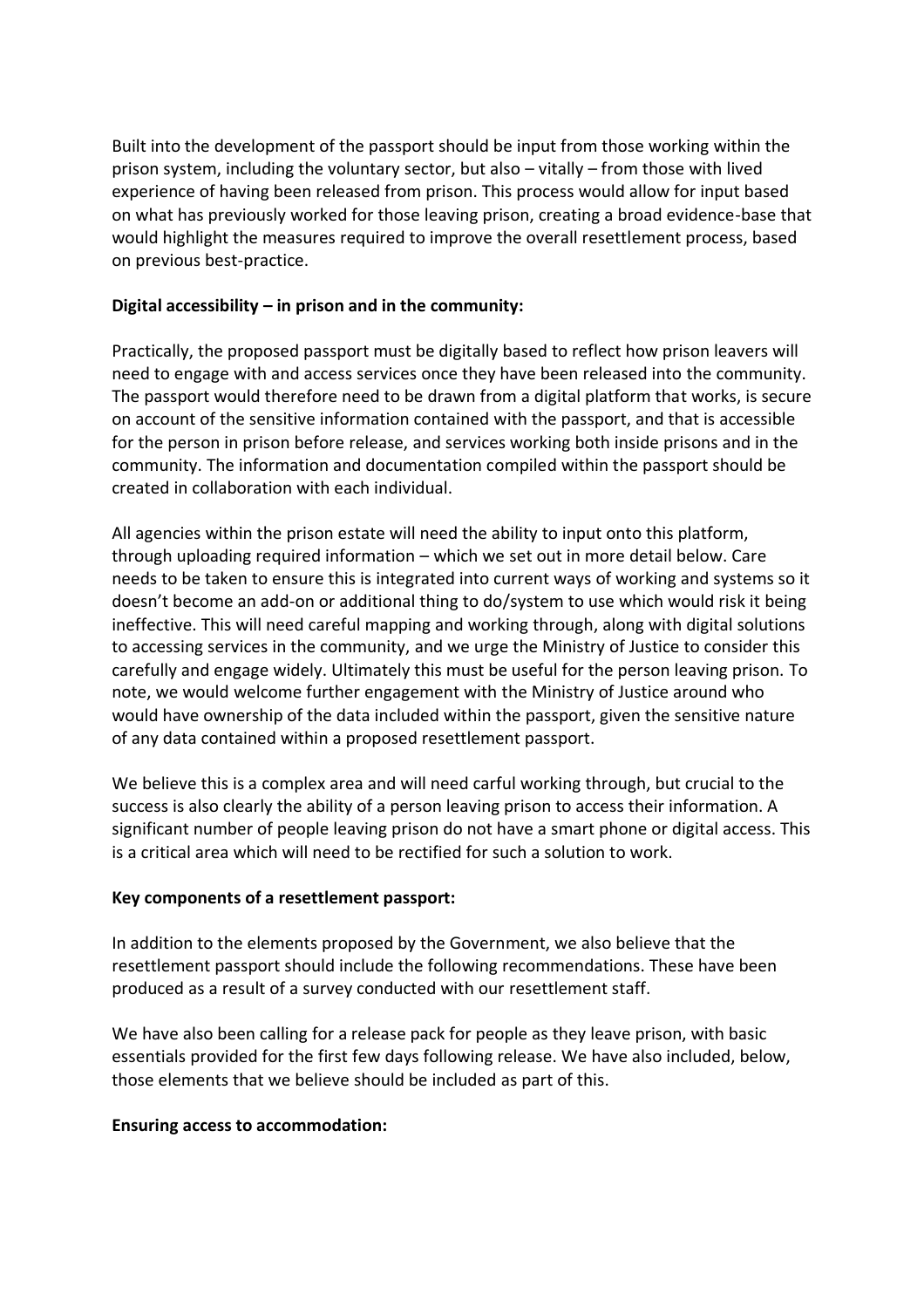This pillar would incorporate, where appropriate, clear information for the prison leaver detailing:

**Move-on options:** also provided would be further details on the relevant next steps, where necessary, explaining the options available for prison leavers in obtaining longer-term accommodations

### **Providing access to essentials on release:**

Prison leavers can also face additional practical challenges in the immediate period following their release. These barriers to effective resettlement can be overcome if the necessary support is provided on release, which can be incorporated, where possible, into the proposed resettlement passport. This passport would complement existing provision on release which includes the £76 Subsistence Payment, and an advance UC payment, where necessary.

This support should include the following:

- Provision of acceptable identification, that will be accepted across all resettlement services and by employers in the community
- Support in opening a bank account, where the prison leaver does not already have access to one. We would recommend that this is completed before release, with all the relevant details then included within the resettlement passport
- Localised services information based on each prison leavers' home postcode and a map of the local area/directions to the station or bus stop
- Oyster card/travel pass for the first week after release

We also believe people leaving prison should be provided with a physical release pack which includes:

- Smartphone with credit, a basic data package and a phone charger
- Toiletries
- Food for the day of release
- Appropriate clothing where necessary

## **Promoting access to employment:**

The passport must also include all information relevant for obtaining employment or training opportunities on release. This should include:

- A CV in both a physical and digital form
- Copy of certificates which often get lost in transit
- Where appropriate, examples of work carried out while in prison
- Information about local job opportunities
- Contact details for prison-based referees

#### **Addressing healthcare needs:**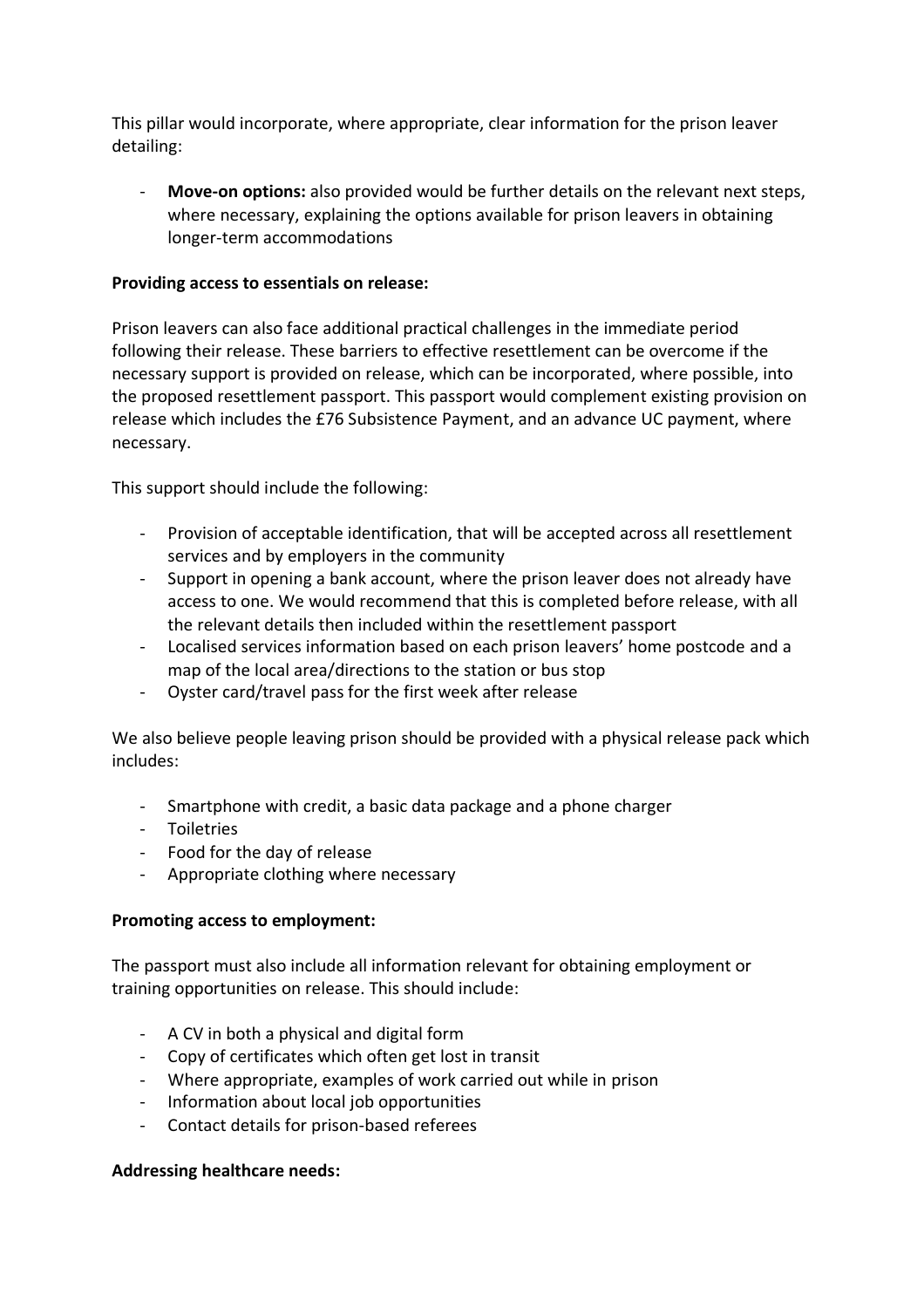The following provision would come under healthcare needs:

- Clear contact information and appointment details for substance misuse and mental health support services

# *11. How should we encourage prisoners and prison leavers to comply with conditions and expectations in return for support provided, and what consequences should be in place if they do not?*

Please see our answer to question 9 for further details.

In our experience of working with people leaving prison, where there is a relationship of trust and where people have clarity about the purpose of support and what they will gain from this, people are more likely to engage with support services.

It is also important to acknowledge that desistence is not always linear.

# **12. Do you agree with our long-term vision?**

We welcome the scale of ambition in this long-term vision, and it is very welcome to see the increased focus on resettlement. There are however significant gaps in detail as to how many of these goals will be achieved in the 10-year time frame, including timelines and the funding needed. We are concerned that without this some of these will simply become ideals and undeliverable.

We hope that this vision can become a reality, but it will take significant work, funding and focus to drive change and achieve these outcomes.

It is also critical to remember that action to tackle reoffending and improve someone's resettlement cannot be looked at in isolation from wider policies and the environment of the prison. Rehabilitation becomes much harder in environments of fear and stress. Overcrowding, poor conditions, and staff shortages will all impact on the likelihood of success. This is why we are particularly concerned that conditions in the estate and increasing the numbers of people in prison will risk the success of these resettlement ambitions.

# *13. Where can we go further in turning prisoners away from crime?*

## **The provision of sustainable accommodation for prison leavers:**

As we set out below, access to accommodation is critical to the prospects of recent prison leavers, with those leaving prison into homelessness around 50% more likely to reoffend than those with homes to go to.<sup>10</sup> Without accommodation, it is difficult to link a prison

<sup>&</sup>lt;sup>10</sup> Ministry of Justice, 2021. [Press Release: £70 million to keep prison leavers off the streets and cut crime.](https://www.gov.uk/government/news/70-million-to-keep-prison-leavers-off-the-streets-and-cut-crime)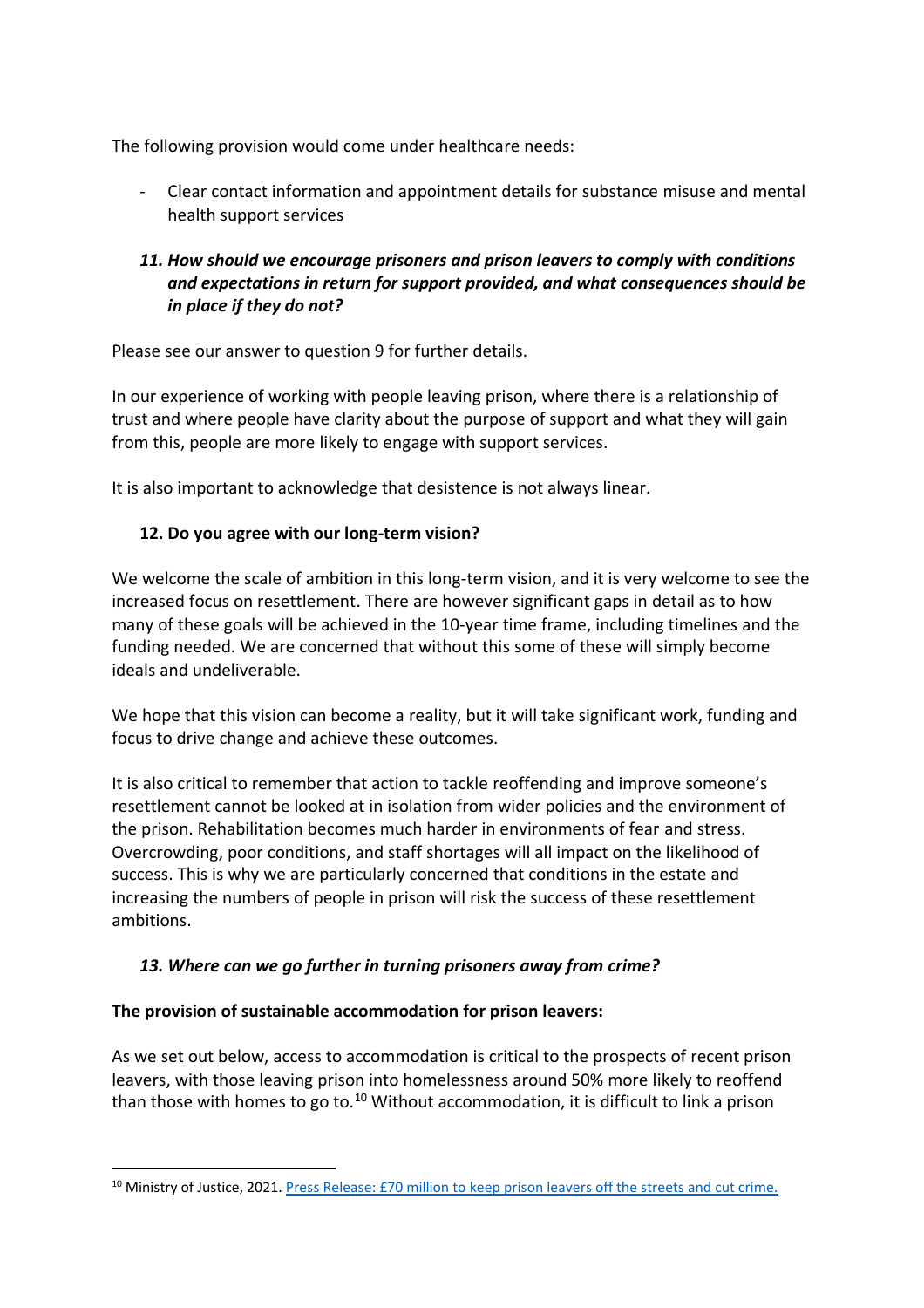leaver in with the range of resettlement services that they need to access following their release and they lack a secure foundation to build on.

We welcome the Government's recognition of the need for somewhere to live and the expansion of the 12-week temporary accommodation scheme is a welcome step. But we mustn't make the mistake of thinking this solves the problem in full.

## **Support:**

To ensure this really is part of the solution, we need to ensure that people in the temporary accommodation scheme have sufficient flexible support to help them maintain their accommodation and address wider needs. The Community Accommodation Service Tiered Approach is based on risk relating to offending and not risk or needs relating to mental health, substance misuse, or entrenched homelessness. There are likely to be people accessing the CAS 3 accommodation provision who have significant needs in these areas and who will need support to be able to stay in their accommodation and progress.

### **Accommodation pathways and move on accommodation:**

Housing prison leavers for the 12 weeks immediately following release is a vital first step, but unless action is taken to open up and guarantee housing options after 12 weeks, there is a risk of simply postponing homelessness for 12 weeks.

It is critical that pathways are developed which ensure people can secure longer-term accommodation after 12 weeks and the Government must work cross-departmentally with DLUHC and with Local Authorities, as well with the MOJ, to make this happen.

In addition, the purpose of the new service is to support those at risk of homelessness. It is still important to ensure there are a range of housing options on release so that risk is reduced, and people can access mainstream housing solutions.

The barriers to securing accommodation for people leaving prison will still remain after 12 weeks. These include:

- Many prison leavers not qualifying as priority need for housing
- Many prison leavers being placed on a band in housing allocation systems which doesn't reflect their need, meaning it is unlikely that they will be allocated housing
- Reduced supply of specific Local Authority offender accommodation
- Restrictively high thresholds for supported housing for people with significant mental health or substance misuse issues
- Need for deposit, first month rent and guarantor to access private rented sector
- Landlord reluctance to rent to people who have criminal records/are on benefits

Through our own housing delivery and our wider work in this area, we know that there are a number of factors which lead to landlord reluctance to provide tenancies for people coming of prison. These include concern over financial impact if a tenant cannot pay their rent or damages their property; concern over potential lack of basic life skills such as tenancy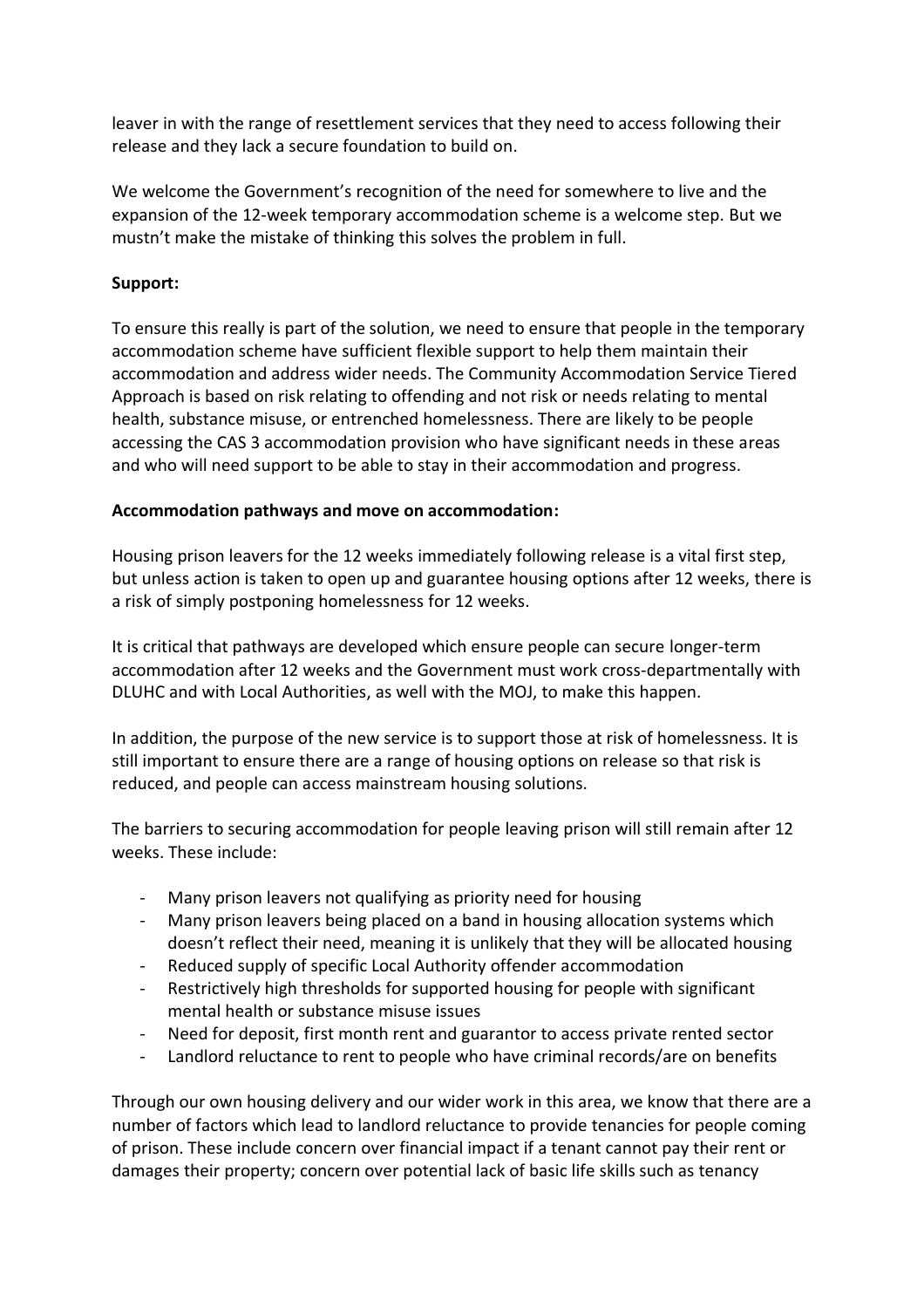management; and concern over lack and support and services 'checking in' with tenants in the home during the tenancy.

For many prison leavers, the private sector is simply not an option – though some are ready to live and manage in independent accommodation. To mitigate this, the Government must increase engagement with private sector landlords so as to ensure a broader provision of housing for prison leavers, complemented by additional support

If we don't address these other issues, the Temporary Accommodation Scheme will not be successful.

### **Bolstering the role of the voluntary sector:**

We also recommend the bolstering of the work of voluntary sector within prisons, including through the return of resettlement teams in all prisons. The changes to probation contracts under the new Dynamic Framework have removed a significant number of voluntary sector staff from the estate, causing a lack of clarity as to the routes to support, and confusion for staff and people in prison on the services available.

Many people in prison have also had poor experiences of statutory services in the past which can make them less likely to engage again. The role of prison officer can also be associated with discipline and punishment. The voluntary sector provides a different kind of service, with support work helping to build trust between voluntary sector workers and people in prison.

#### **Consistency across the prison estate:**

We also urge the Government to ensure consistency in the provision of services across the prison estate, with a basic standard of provision being met across every establishment within the estate. This would mitigate against a postcode lottery in terms of accessing services while in prison, with equal opportunities for people in prison across the country. This consistency must also apply to the Government's offer on resettlement – for example, every person in prison must be able to access the same proposed resettlement passport.

## **A better understanding of why people are committing offences in the first place:**

There needs to be a greater understanding of mental health issues, as well as a better understanding of the behaviours of people with either diagnosed or undiagnosed learning difficulties.

#### **Engaging more effectively with local employers:**

We welcome the Secretary of State for Justice's focus on employment for prison leavers and believe this is an area in which more can be done to turn people away from crime. Prisons should work proactively with employers to make prisons centres of excellence, linked in with local labour demand, so that people are ready to go straight into employment on release.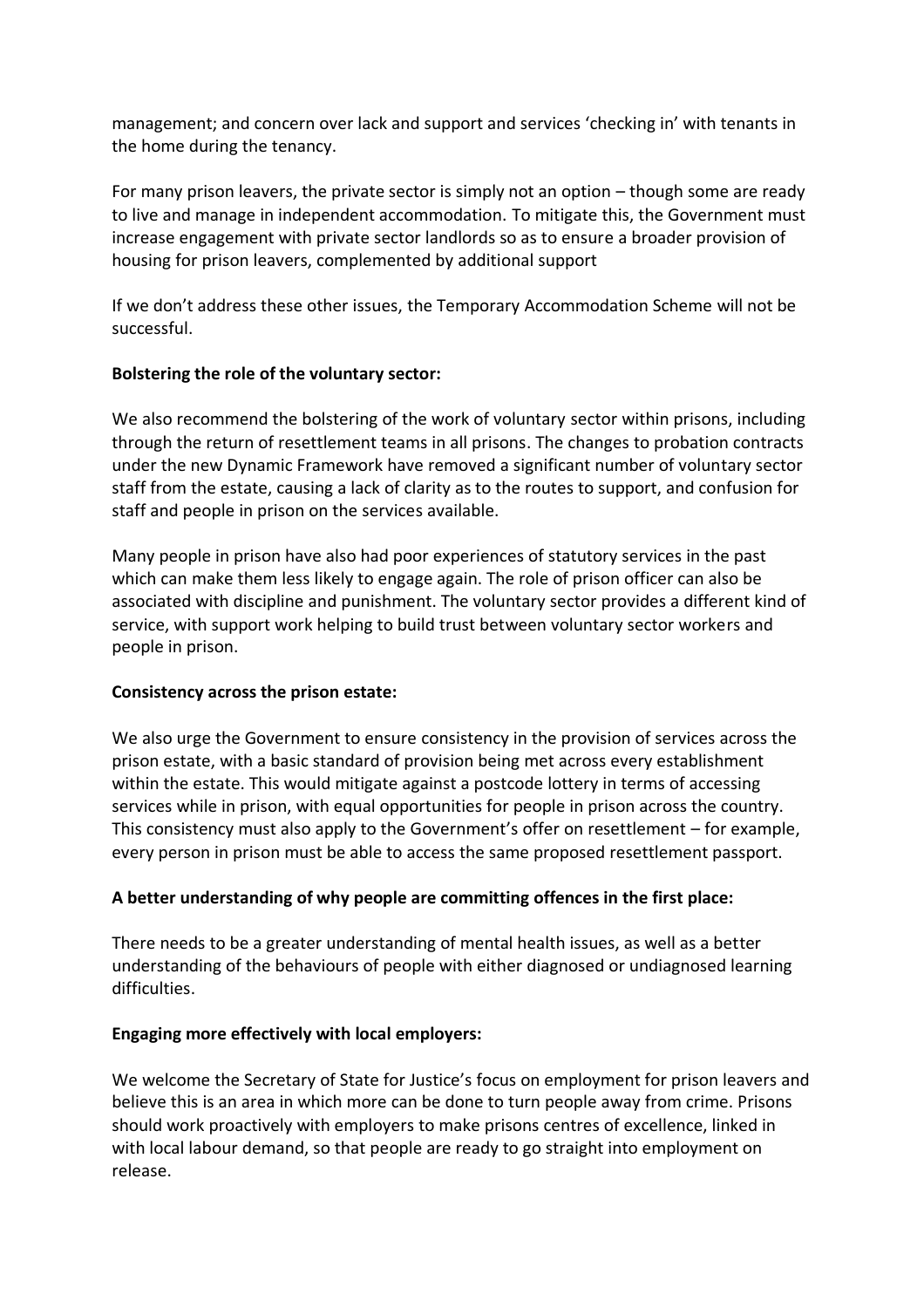### **Intensive and appropriate support on release:**

We would also urge that, as part of the increased funding for resettlement, resources are concentrated on intensive engagement with people leaving prison in the month after release. This would provide the support necessary to address barriers, deal with practical challenges and to navigate complex processes such as registering with a GP and sourcing housing.

### **Chapter 4 – A New Approach to Women's Prisons:**

## *14. Do you agree with our long-term vision for women's prisons?*

It is right that that the Government recognises that there must be a specific approach to women in prison and the women's estate that provides the tailored support that women need. That is why we support, and continue to support, many of the commitments set out in the [2018 Female Offender's Strategy](https://www.gov.uk/government/publications/female-offender-strategy) and were very concerned to see the recent National Audit Office report highlighting that limited progress has been made on the strategy as investment has not been prioritised. We believe that that there needs to be sustainable, long-term funding focused on early intervention in the community to support women at risk of offending and those who have committed crimes.

We believe the following recommendations must be prioritised for the women's estate:

**Funding the commitments in the 2018 Female Offender Strategy:** we urge the Government to fund and deliver on the strategy's commitments, as well as setting out clear milestones to be achieved and a tracker for gauging policy delivery progress.

**Focusing on alternatives to custody:** as set out in our response to question 1, we believe that increasing the number of women in prison will not reduce reoffending or address the trauma and abuse women have experienced or give them the best chance at a second chance.

Plans to build an additional 500 prison places across the women's estate stand in direct contradiction to the Government's Female Offender Strategy which listed reducing the female prison population as one of its core objectives.

Given that most women are imprisoned for non-violent offences, a more effective means to ensuring more effective rehabilitative efforts would be to provide greater support for women in the community rather than sending more women to prison. This can be achieved through funding allocated to increase diversion, and through the use of alternative models to custody.

**Presumption against short sentences:** there should also be a presumption against short sentences for women which can shatter the links and foundations which women need to build on to be able to move forwards. This could include a home, a job, and their family.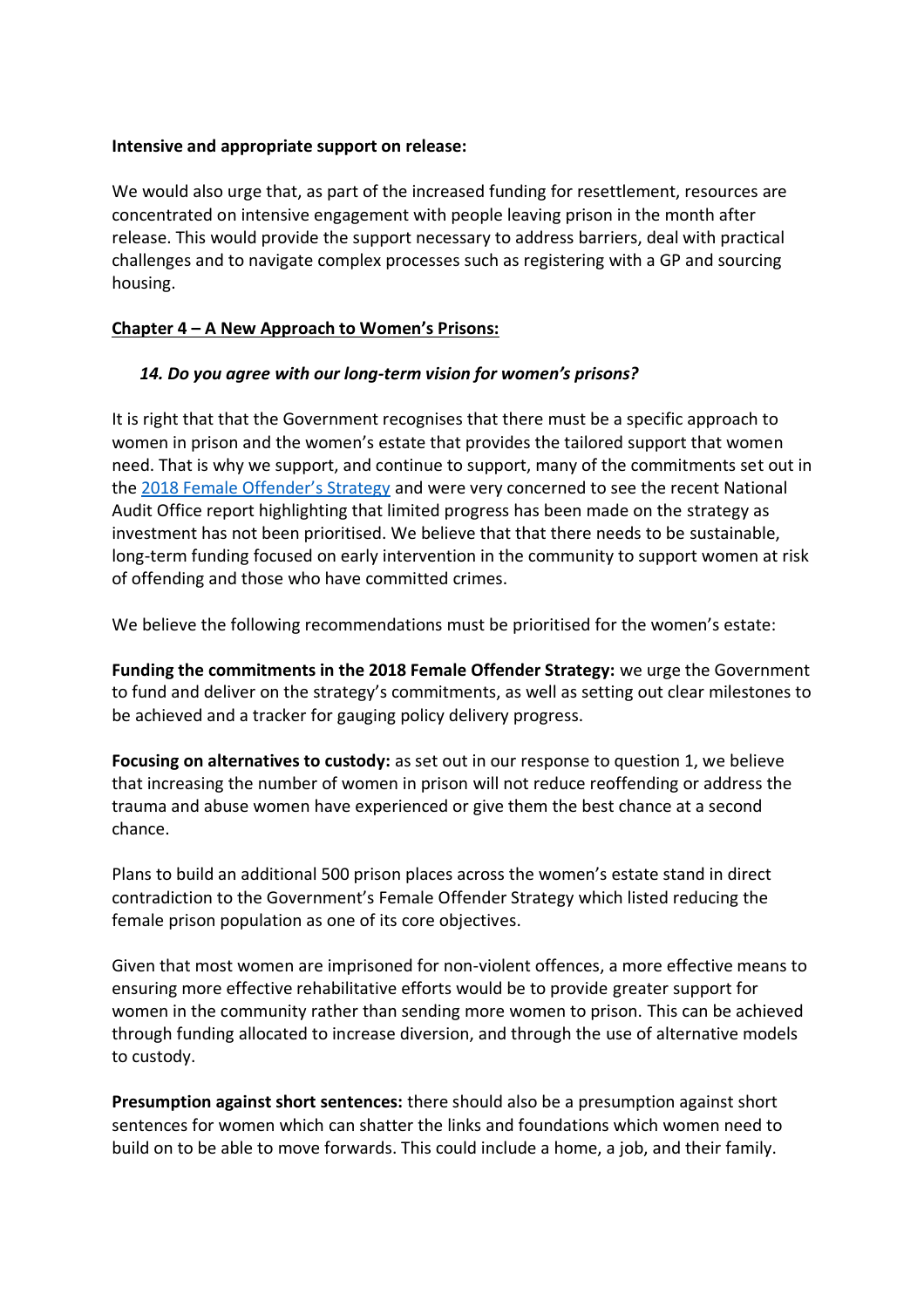For many who have served short sentences, these foundations to their life are no longer there on release. In 1993 only a third of custodial sentences given to women were for less than six months – by 2020 this figure had risen to 58%.<sup>11</sup> Short sentences not only break some of these crucial links, but also serve no rehabilitative purpose as little meaningful support can be put in place, and are less effective in reducing reoffending than community alternatives.

**Maintaining family and support networks**: women, on average, are held 63 miles from their homes, with a significant number held more than 100 miles from their home.<sup>12</sup> Needlessly sending women sentenced to non-violent offences to prison uproots them from their support networks, while decimating families. We therefore urge the Government to keep women out of prison wherever possible, and to ensure that those who are in prison are placed closer to home.

**Accommodation for women leaving prison:** the provision of accommodation on release is fundamental to the resettlement outcomes of women in prison, with a recent [report](https://s3-eu-west-2.amazonaws.com/imb-prod-storage-1ocod6bqky0vo/uploads/2021/11/Bronzefield-2020-21-annual-report-for-circulation.pdf) from the Independent Monitoring Board at HMP/YOI Bronzefield highlighting that 77% of women were released straight into homelessness (a 60% increase from last year). This is a significant barrier to rehabilitation, with the reoffending rate of men and women without settled accommodation at 65%.<sup>13</sup> For the Government to effectively support the rehabilitation of women leaving prison, we once again urge the implementation of a longterm plan that ensures the provision of a broad range of sustainable accommodation options for recent prison leavers. Accommodation for women must respond to women's specific needs. For example, there need to be accommodation options which allow for women to have their children stay with them.

**Designing gender-specific services:** it is important that services, both in prison and in the community, are designed to respond to women's particular needs and experiences. Women in prison have often suffered abuse and trauma and have more complex needs than their male counterparts. They therefore often need more intense, and wraparound support provided at the earliest opportunity.

**Links with the voluntary sector in the community:** It is important to join up services in the community with women whilst they are still in prison to build support pathways and ensure trust and a smooth transition into support.

# *15. What more could we do to support women in custody, with particular reference to meeting the needs of women prisoners with protected characteristics?*

<sup>11</sup> Prison Reform Trust, 2019. Prison: the [facts. Bromley Briefing Summer 2019;](http://www.prisonreformtrust.org.uk/Portals/0/Documents/Bromley%20Briefings/Prison%20the%20facts%20Summer%202019.pdf) Ministry of Justice, 2020. [Offender management statistics quarterly: October to December 2020.](https://www.gov.uk/government/statistics/offender-management-statistics-quarterly-october-to-december-2020)

<sup>&</sup>lt;sup>12</sup> Prison Reform Trust, 2021. [Why focus on reducing women's imprisonment?](http://www.prisonreformtrust.org.uk/Portals/0/Documents/Women/Why%20women%202021%20briefing%20FINAL.pdf); Ministry of Justice, 2019. The [Importance of Strengthening Female Offenders' Family and other](https://assets.publishing.service.gov.uk/government/uploads/system/uploads/attachment_data/file/809467/farmer-review-women.PDF) Relationships to Prevent Reoffending and [Reduce Intergenerational Crime by Lord Farmer.](https://assets.publishing.service.gov.uk/government/uploads/system/uploads/attachment_data/file/809467/farmer-review-women.PDF)

<sup>&</sup>lt;sup>13</sup> St Martins in the Fields, London's Prisons Mission and Prison Reform Trust, 2020. Safe homes for women [leaving prison.](http://www.prisonreformtrust.org.uk/Portals/0/Safe%20Homes%20Initiative%20briefing%20FINALUPDATE.pdf)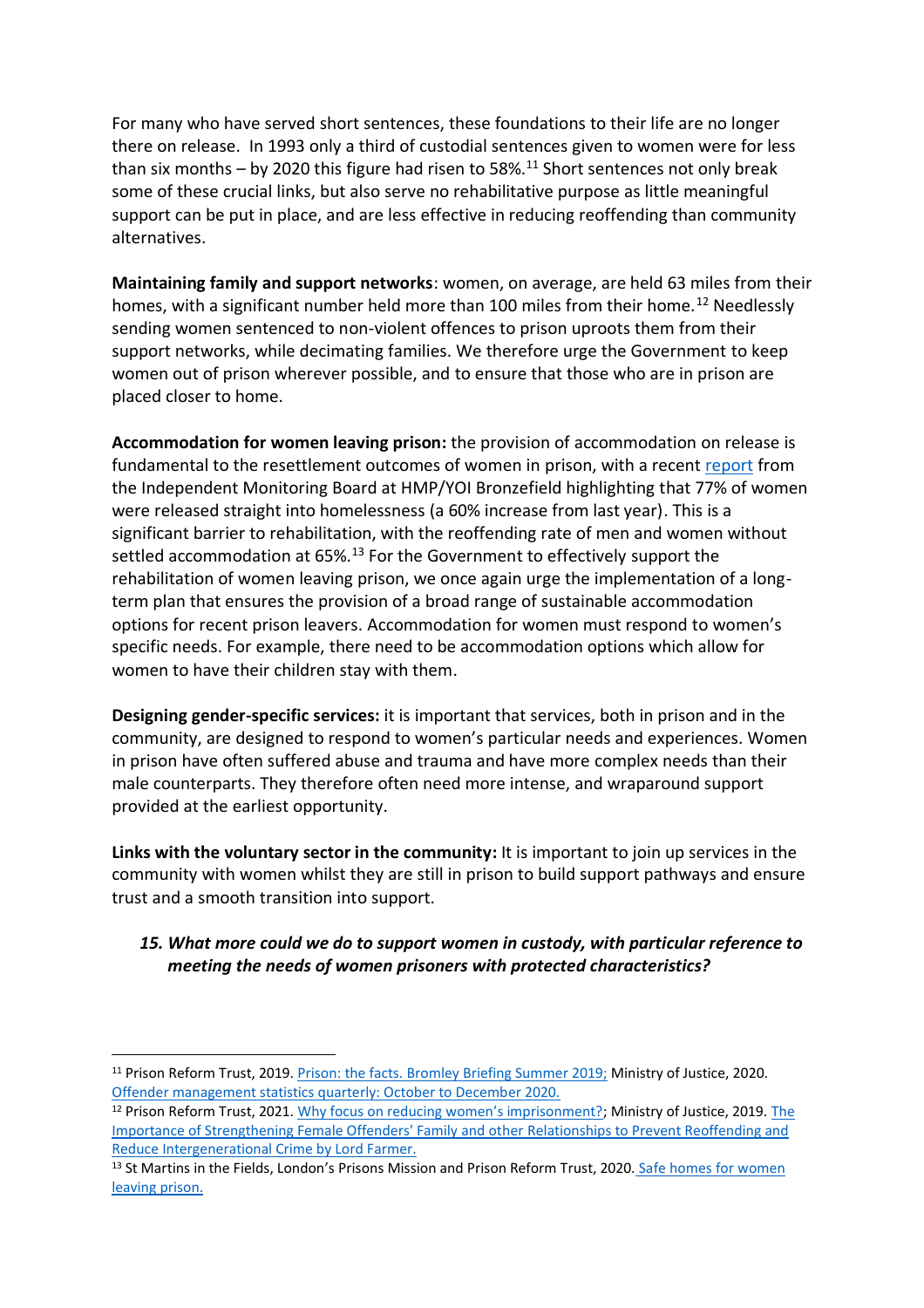We welcome the commitment to training staff in women's prisons to address the diverse needs of all women in their care.

When it comes to supporting racially minoritized women in custody, we would refer you to the recommendations set out in Women in Prison's report – ["Double Disadvantage"](https://weareagenda.org/tackling-double-disadvantage/) – which we are supportive of.

We also strongly urge the Government to put in place measures that will ensure pregnant women are never held in custody.

## **Chapter 5 – Our People:**

# *16. Are there specific areas of training you think we should be offering prison officers which we do not already?*

The following recommendations have been developed in conjunction with our staff working at every stage of the criminal justice system.

## **Equipping prison officers with training to assist with mental health and substance issues:**

The training available around substance misuse and mental health issues was highlighted as an area requiring additional resources and focus. We would recommend additional training focusing on how to recognise that a person is under the influence and how to deal with that situation were it to arise.

This also applies to prison staff working with those suffering from mental health conditions. Our staff working within the prison estate believe that additional training should focus on both empathy and an understanding of how to respond appropriately to a range of mental health conditions.

We have also previously recommended in our submission to the Education Select Committee inquiry into prisoner education (we have shared the link to that submission in our response to question 6) that staff training should focus on ensuring that all staff appreciate the benefits of education to all people in prison. This should include the development of a culture that encourages all people in prison to be drawn into learning activities that are relevant to their interest, abilities and aspirations.

## **Awareness of the services available:**

It is vital that prison officers have a strong understanding of the work of all the various services working within the prison. Training staff on the content and value of the range of services on offer can help to ensure that people in prison can be effectively directed to the most appropriate services for them.

**Core role of rehabilitation:** it is also important to ensure that training models focus on the central role of prison officers in the rehabilitation of people in prison. It is vital that prison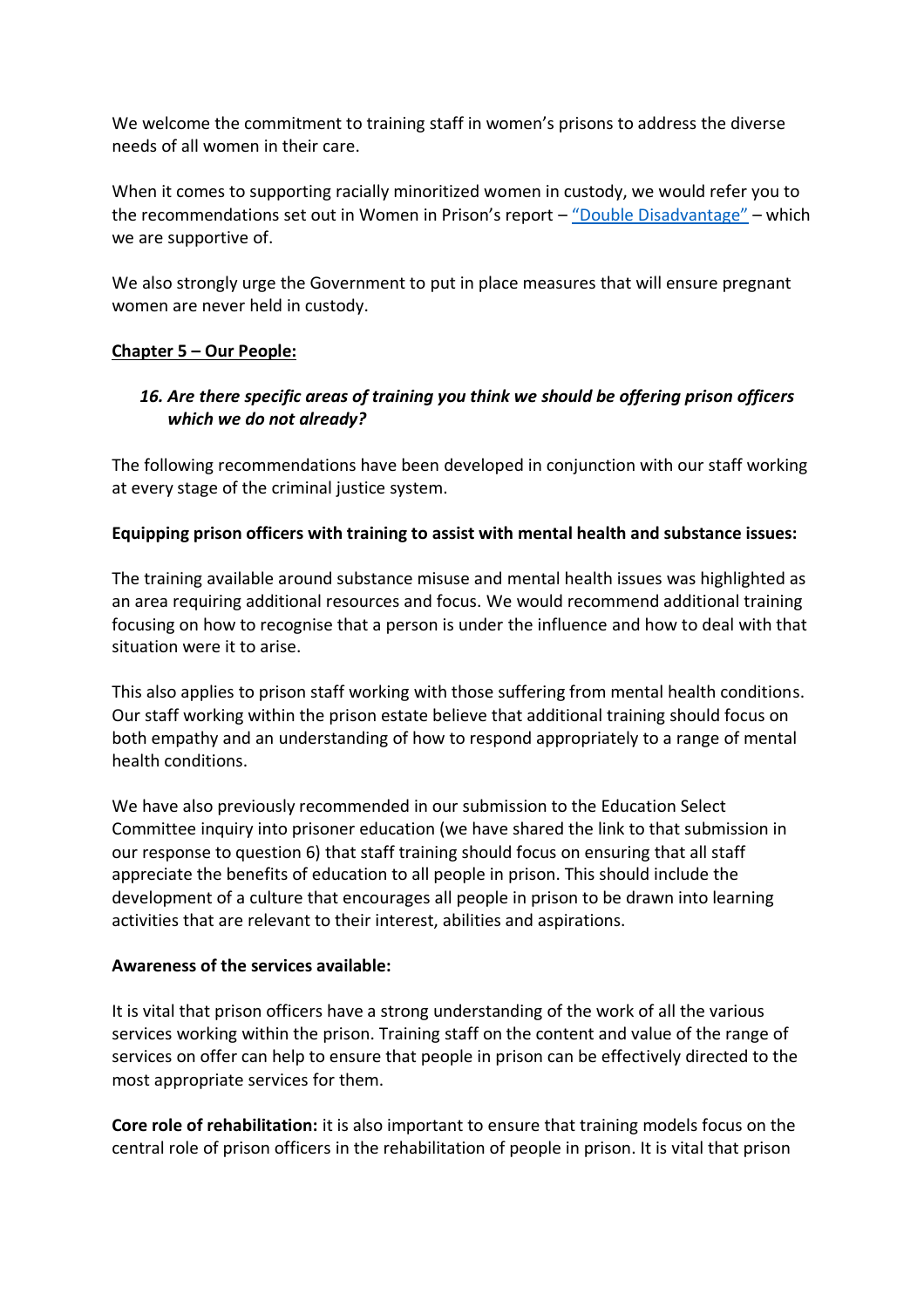officers work with the people under their direction to support people to change given that they are the one who spend the most time with people in prison.

**Mitigating the impact of COVID:** training in specific areas has been shortened due to the urgent need to hire more prison staff throughout the pandemic. There has also been a backlog in training due to COVID-related delays. We urge the Government to rectify these issues.

# *17. Do you agree that more bespoke recruitment training will enable prison officers to better support the needs of prisoners? What other cohorts should we be focusing on and how can we do this in a manner that advances equality of opportunity for offenders with protected characteristics?*

We certainly feel that a more bespoke recruitment training package will better support the needs of people in prison, with a greater emphasis and more intensive training on – as set out above – tackling issues around empathy towards people in prison, substance misuse, relationships, mental health and learning difficulties. This emphasis would help to give prison officers a more detailed understanding of why people in prison who suffer with these issues are behaving the way that they are and equip the officers with the tools needed to deal with them appropriately.

It is vital that a focus on bespoke recruitment training also caters for the hiring of a more diverse and inclusive prison workforce across the country, which currently varies depending on the location.

We also recommend a review into the minimum age of prison officers, which we believe should be increased, along with ensuring that pay and conditions are improved so that highquality candidates can continue to be attracted and retained. Additionally, we urge the Government to review the issues around staff retention in the prison estate.

## **Chapter 6 – Delivering Better Outcomes in Prisons:**

## *18. Are there any areas where we should extend autonomy for all Governors to support the delivery of improved outcomes?*

**Reducing the number of Friday releases:** as referenced in our response to question 8, taking a legislative approach "for those at risk of reoffending who would otherwise be released on a Friday", is one area in which increased autonomy for prison governors would be beneficial for resettlement outcomes.

**Piloting of local projects:** Governments can build on this approach by allowing prison governors the ability to pilot projects – based on the specific, localised environment of their prison – that will improve the resettlement journey for people in prison. One way of achieving this would be through the provision of innovation funds for prison governors to use on specific interventions to meet local needs.